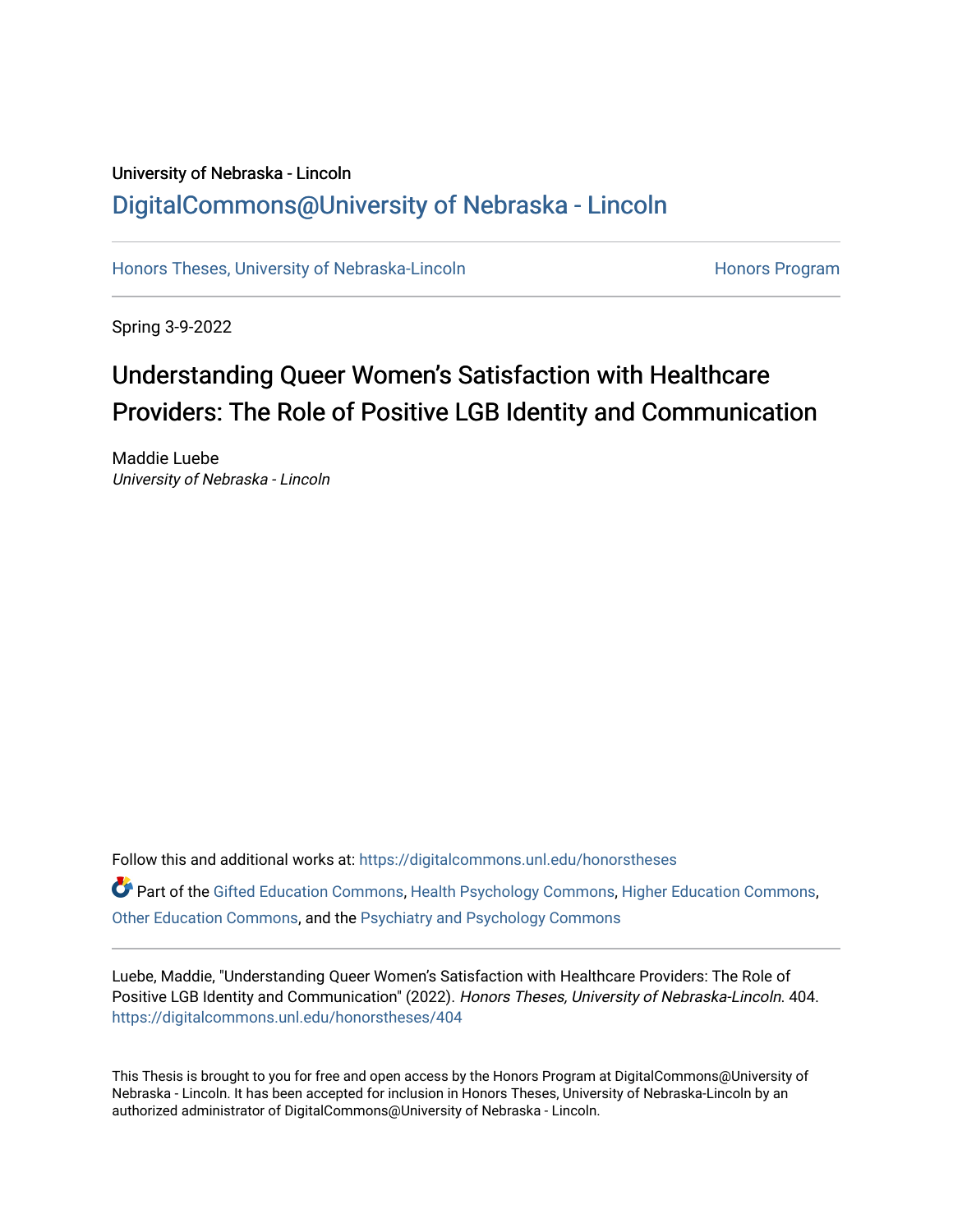Understanding Queer Women's Satisfaction with Healthcare Providers: The Role of Positive LGB Identity and Communication

> An Undergraduate Honors Thesis Submitted in Partial fulfillment of University Honors Program Requirements University of Nebraska-Lincoln

> > by Madeline Luebe, BS Biochemistry College of Arts and Sciences

> > > March 9, 2022

Faculty Mentors: Kathryn Holland, PhD, Psychology and Women's & Gender Studies Tierney Lorenz, PhD, Psychology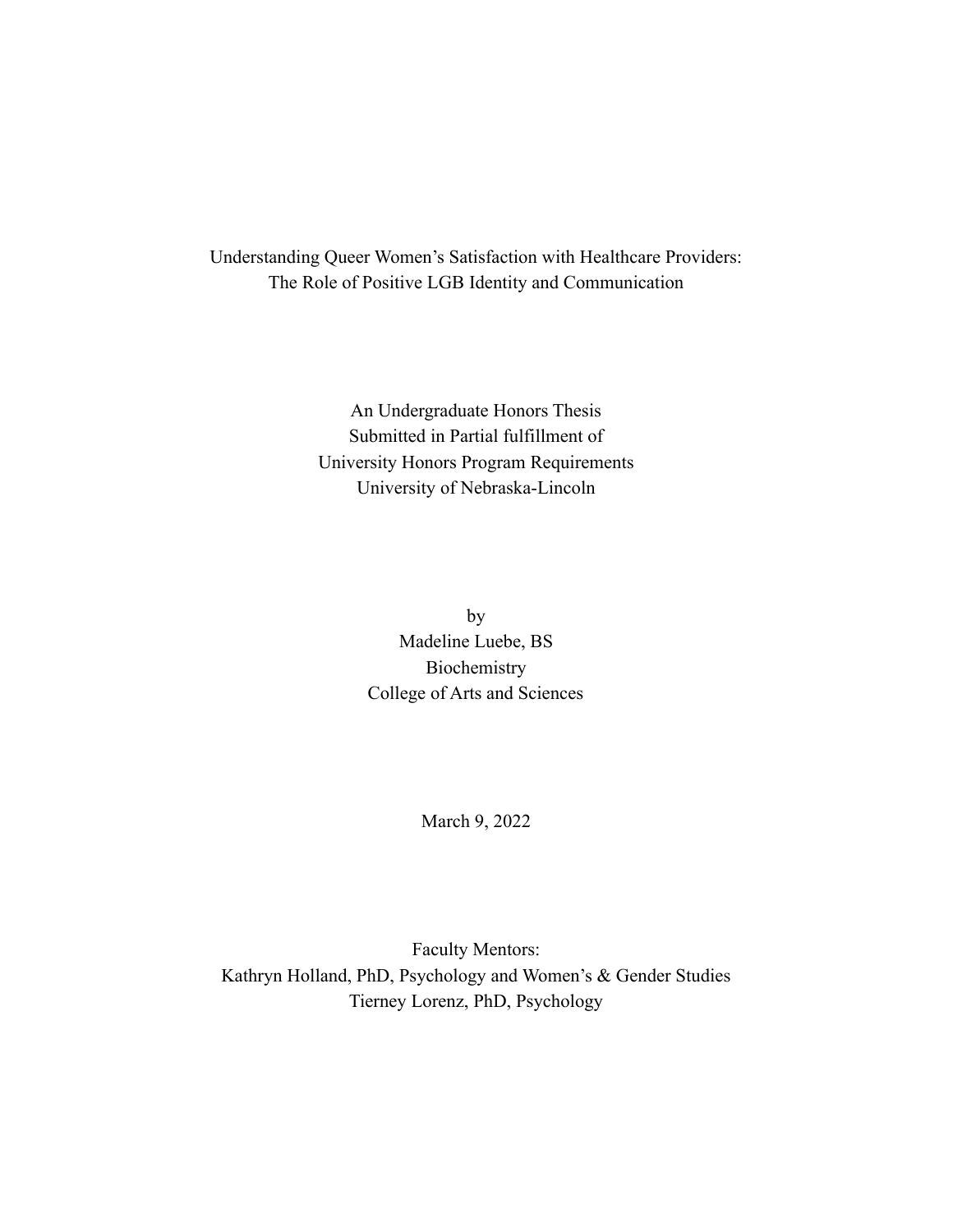#### **Abstract**

Much research has explored the negative effects of having a queer identity in healthcare, such as stigmatization and discrimination, but little research examined the potential benefits of a positive LGBTQ identity in healthcare. This study investigated the relationship between having a positive LGBTQ identity and provider satisfaction through comfort communicating with a provider. This study also considered the potential effect of participants' fear of provider heterosexism in this relationship. Survey data were collected from 506 queer-identified women in the United States. Using moderated mediation, results found that more positive feelings associated with one's queer identity was associated with increased comfort communicating with a provider, and then enhanced satisfaction with a provider. Regardless of the extent of perceived homophobia, the relationship between communication and provider satisfaction was strong, meaning that a significant moderating-relationship was not identified. Overall, these findings suggest that communication plays an important role in patient satisfaction with providers, and this relationship is enhanced by positive LGBTQ+ identity.

*Keywords***:** provider satisfaction, patient provider communication, LGBTQ, positive identity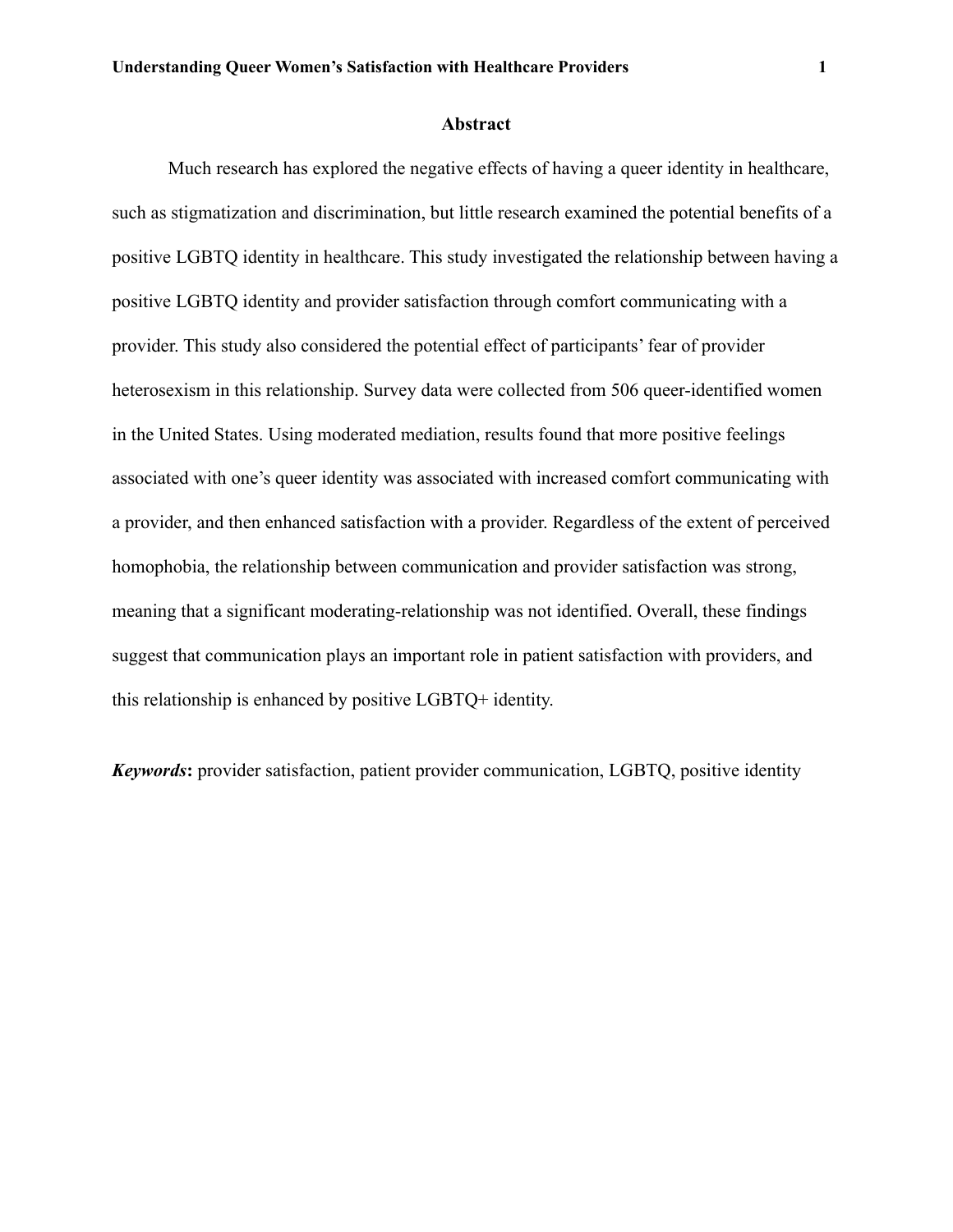# **Understanding Queer Women's Satisfaction with Healthcare Providers: The Role of Positive LGB Identity and Communication**

A variety of factors, such as location, socioeconomic status, race, and more, influence a person's access to and experience with healthcare. An important aspect of healthcare experience is patients' satisfaction with their healthcare providers. A study with cancer survivors found that higher patient satisfaction was positively correlated with health outcomes and treatment effectiveness (Rai et al, 2018). Another study showed that greater satisfaction scores were correlated with patients' pain relief and overall improvement (Hirsh et al, 2005). Additionally, more satisfied patients were more likely to adhere to additional provider guidance and suggestions, which strengthened the trust and relationship between patients and providers (Hirsh et al, 2005). Unfortunately, some researchers have identified how provider satisfaction may be hindered for marginalized groups, including lesbian, gay, bisexual, transgender, and queer (LGBTQ+) patients. For instance, studies have found LGBTQ+ women perceived inappropriate or lesser care from their providers compared to heterosexual women (Goins & Pye, 2012). These concerns are unfortunately valid, as social stigma and discrimination against sexual minorities in healthcare can be responsible for provoking feelings of stress, increased prevalence of chronic health issues, and poor coping techniques (Malik et al, 2019).

Prior research identifies the importance of satisfaction with healthcare providers, and the importance of considering satisfaction for minority groups (e.g., LGBTQ+ women). The ways in which providers communicate with patients plays a key role in patients' satisfaction with their healthcare providers. Communication is essential in understanding expectations, having empathy, and building trust in healthcare settings. In the medical field, research has shown that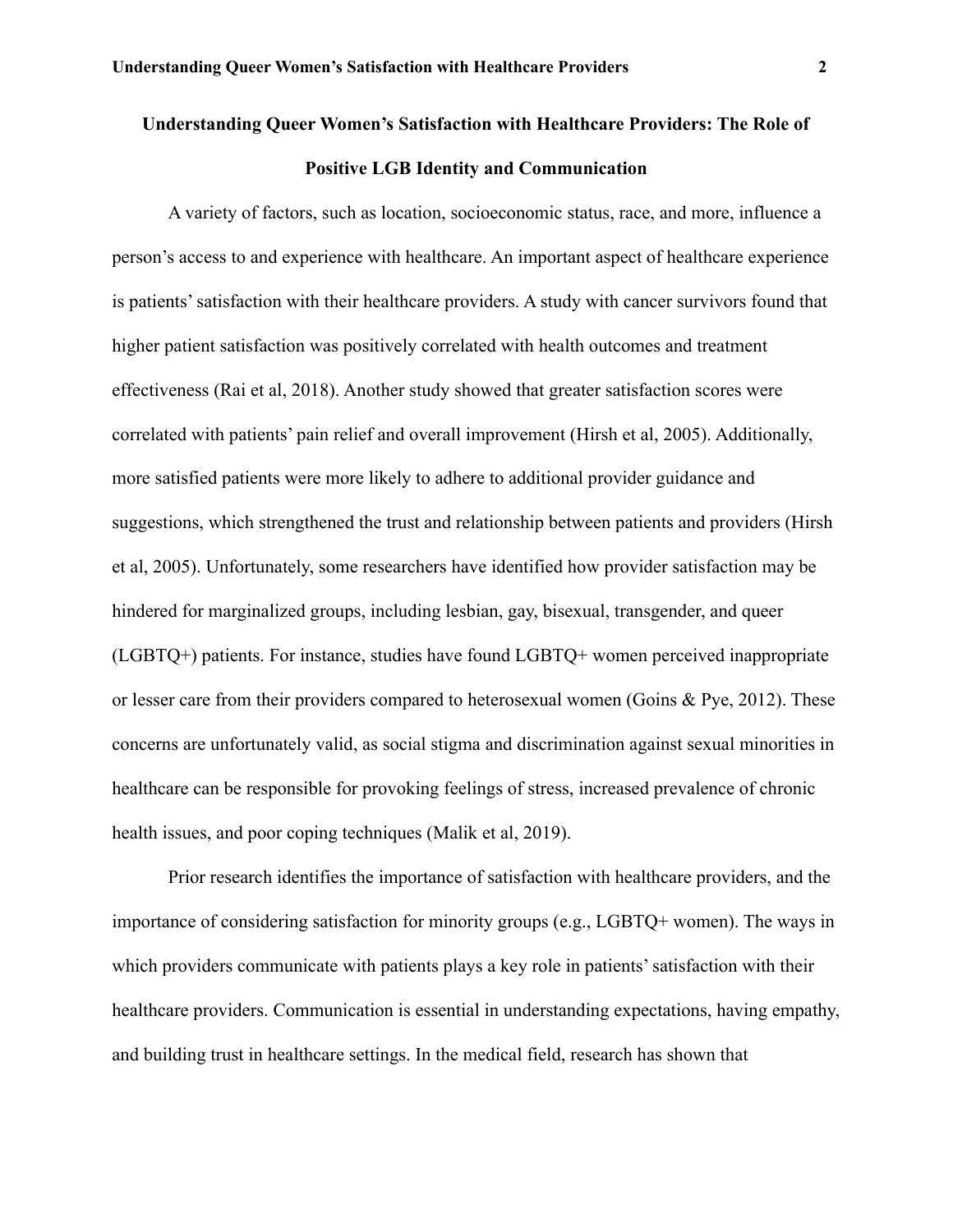communication between providers and patients is beneficial for both parties and has a positive correlation with adherence to treatment (e.g., Hart et al, 2007; Rai et al, 2018). Greater patient-provider collaboration in communication also demonstrates a positive relationship with satisfaction (Hart et al, 2007). Some prior research has considered how communication can present a variety of challenges for the LGBTQ+ community, such as comfort discussing sexuality, fear of stigmatization and fear of homophobia or heterosexism, which introduce obstacles between patients and providers and how they communicate (Goins & Pye, 2012). Dahl and colleagues (2013) found that LGBTQ+ mothers were less likely to disclose their sexual identity due to anxiety regarding anticipated prejudice, poor provider confidentiality, or perception of being an incompetent parent. This further affected the mother's birthing experience, where women reported feeling less confident (Dahl et al, 2013).

While a lot of research has examined the ways an LGBTQ+ identity may hinder provider communication and satisfaction, less work has considered the way that having a positive LGBTQ+ identity can play a helpful role in patients' interaction and satisfaction with providers. A positive LGBTQ+ identity involves feelings of comfort and confidence with one's identity, a sense of connection with the LGBTQ+ community, but lacks feelings of shame, guilt, and negativity regarding their identity (Riggle et al, 2014). These increased feelings of ease and assurance may subsequently promote one's willingness to disclose their queer identity, granting better treatment options and outcomes upon communicating with a provider. Specifically, this study investigates the association between having a more positive LGBTQ+ identity (in terms of authenticity) and participant satisfaction with their provider, and how this relationship may be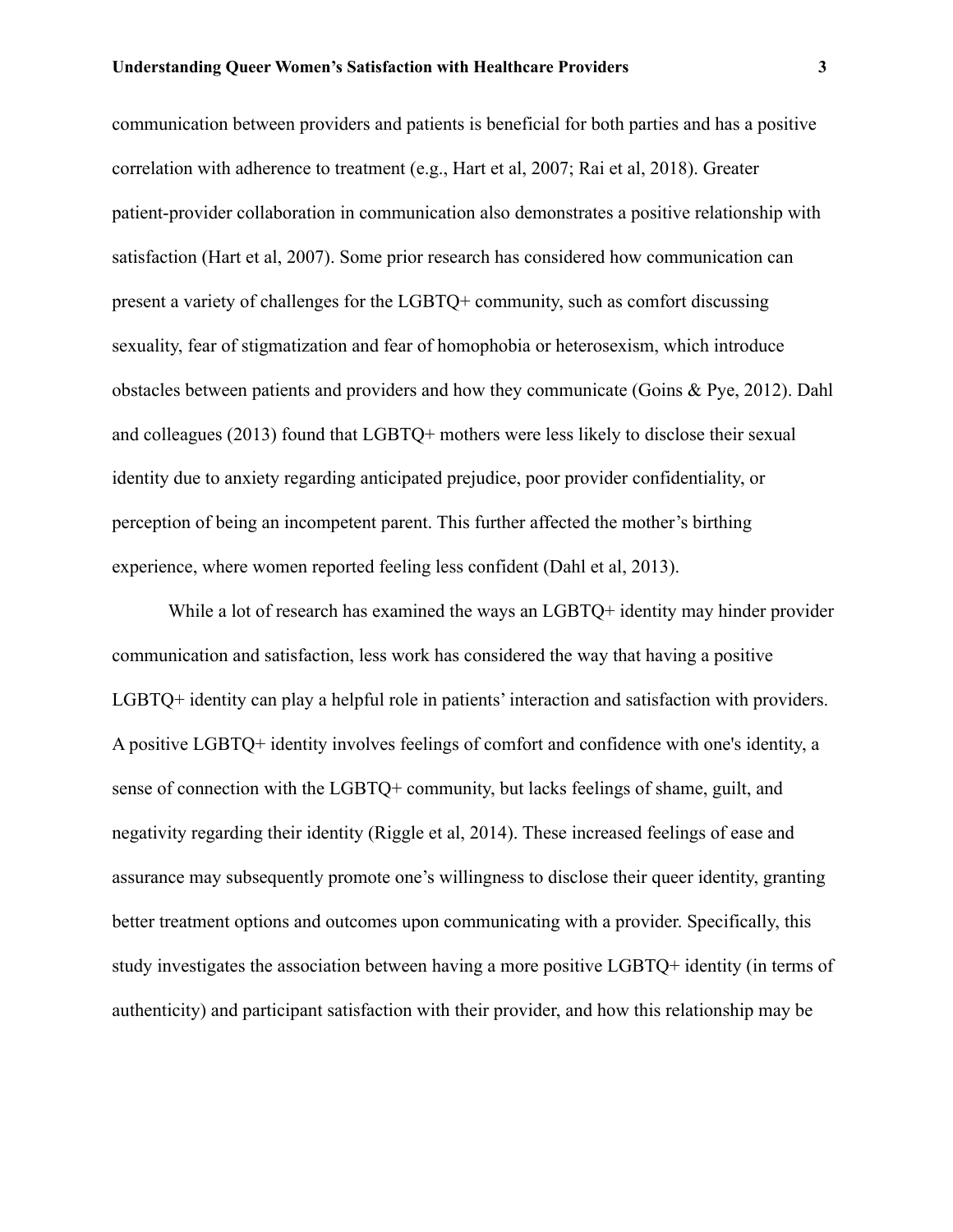indirectly explained by greater comfort communicating with a healthcare provider (as a mediating variable; Hayes, 2018).

Authenticity was studied in particular, because this term specifically examines the extent to which participants feel honest with themselves and others about their queer identity, are willing to share and embrace their identity with others and feel a sense of inner peace and comfort with their identity (Riggle et al, 2014). In contrast, those with decreased feelings of authenticity lack that sense of identity contentment and instead may feel embarrassed, guilty, or shameful about their sexual or gender minority status. Due to this internalized stigma, these individuals may be less likely to disclose their LGBTQ+ identity or share other important healthcare topics with their physician.

Although having a more positive LGBTQ+ identity may facilitate communication with healthcare providers, and in turn, increased satisfaction with providers, it is the case that expectations of heterosexist treatment may have an inhibitory effect on communication and satisfaction with one's provider. Research has found that concerns about homophobia and heterosexism can affect patients' communication and satisfaction (e.g., Goins & Pye, 2012). Therefore, we examined fear of homophobia/heterosexism from provider as a moderating variable between communication and satisfaction with a provider, as it may impact the strength of the relationship between these factors (e.g., greater concerns about homophobia/heterosexism will moderate the relationship between communication and satisfaction). In sum, we predicted that a more positive LGBTQ+ identity will be associated with participants' comfort communicating and indirectly predict greater satisfaction with their healthcare provider,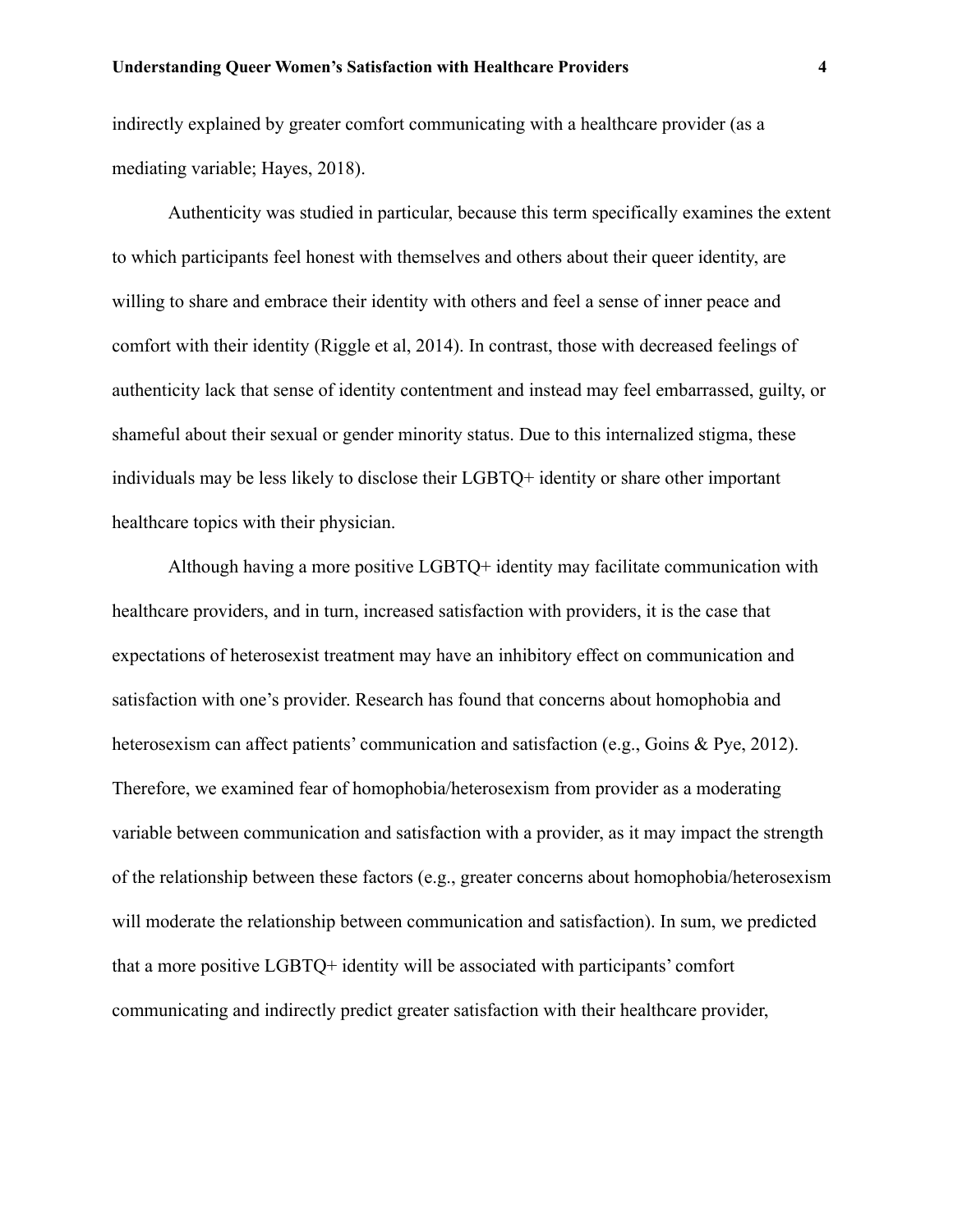however, fear of heterosexism and homophobia may potentially mitigate the positive relationship

between communication and provider satisfaction.

## **Method**

# **Participants**

Cisgender women comprised 82.2% of the sample with 416 participants, followed by 27 (5.3%) transgender women, 26 nonbinary (5.1%), 21 genderqueer/gender nonconforming (4.2%), 15 identifying with another gender identity (gender fluid, nonconforming woman, etc.) (3.0%). Bisexual participants represented the majority of this sample, with 165 participants (32.6%), followed closely by 153 lesbian participants (30.2%), 70 pansexual (13.8%), 64 queer  $(12.6\%)$ , 33 asexual  $(6.5\%)$ , 6 gay  $(1.2\%)$ , 4 unsure  $(0.8\%)$ , and the last 2.2% representing another sexual identity (asexual lesbian, polysexual, etc.)  $(n = 11)$ . Nearly three-fourths of the sample were white  $(n = 372, 73.5%)$ , with almost 12% biracial/multiracial  $(n = 60)$ , and Asian/Asian American/Pacific Islander (*n* = 22), Latinx/Hispanic (*n* = 22), and African American/Black participants ( $n = 21$ ) almost exactly splitting the next 12.8%. Middle Eastern/Arab/Turkish/Iranian (*n* = 4), Native American/American Indian/Indigenous (*n* = 3), or other racial/ethnic  $(n = 1)$  identities comprise the remaining 1.6% of the sample. Most participants completed at least some level of college education ( $n = 150$ ), trailed by 123 participants (24.3%) with a bachelor's degree and 116 with a postgraduate degree (22.9%). The remaining sample consisted of 13.2% of participants with some postgraduate work (*n* =67), 5.1% with an associate degree ( $n = 26$ ), 4.2% with a high school diploma ( $n = 21$ ), and 0.4% with only a few years of high school ( $n = 2$ ). Participants came from all 50 states and D.C., with the majority from California ( $n = 46$ ), Illinois ( $n = 28$ ), Indiana ( $n = 19$ ), Maryland ( $n = 20$ ),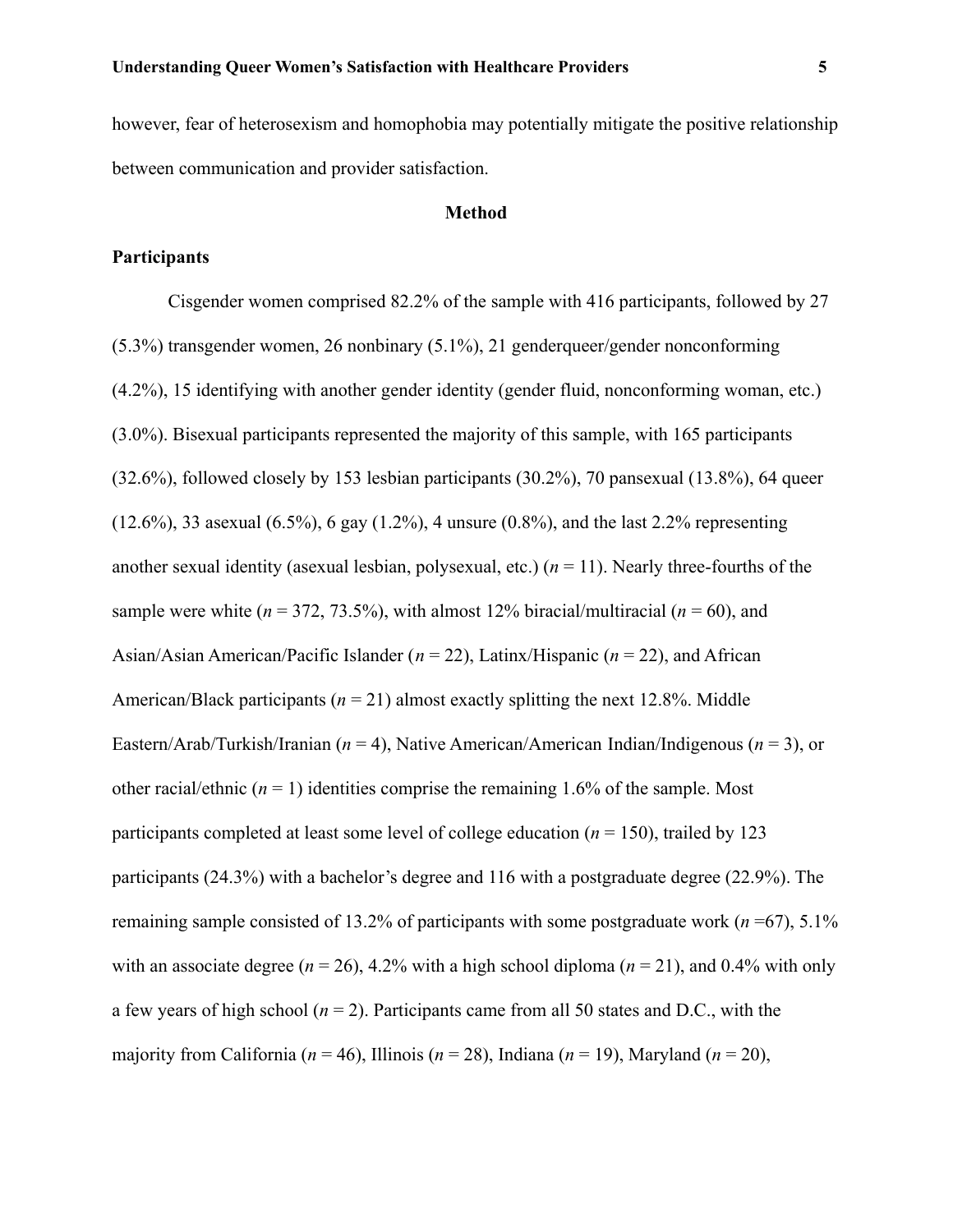Michigan ( $n = 24$ ), Nebraska ( $n = 39$ ), Oregon ( $n = 17$ ), and Wisconsin ( $n = 18$ ). The age range of this sample was between 18 and 74, with an average age of 29 years-old and a standard deviation of 10.12. Table 1 lists the sample demographics.

# Table 1

| <b>Gender Identity</b>                                                                                                                                      | N            | $\frac{0}{0}$ |
|-------------------------------------------------------------------------------------------------------------------------------------------------------------|--------------|---------------|
| Woman (Cisgender)                                                                                                                                           | 416          | 82.4%         |
| Woman (Transgender)                                                                                                                                         | 27           | 5.3%          |
| Nonbinary                                                                                                                                                   | 26           | 5.1%          |
| Genderqueer/Gender Nonconforming                                                                                                                            | 21           | 4.2%          |
| Another Gender Identity, such as:<br>Gender fluid, Demigirl, Transfeminine,<br>Woman and trans, Woman-adjacent,<br>Nonbinary woman, Nonconforming woman     | 14           | 2.8%          |
| Transgender Man                                                                                                                                             | $\mathbf{1}$ | 0.2%          |
| <b>Sexual Identity</b>                                                                                                                                      | N            | $\frac{1}{2}$ |
| <b>Bisexual</b>                                                                                                                                             | 165          | 32.6%         |
| Lesbian                                                                                                                                                     | 153          | 30.2%         |
| Pansexual                                                                                                                                                   | 70           | 13.8%         |
| Queer                                                                                                                                                       | 64           | 12.6%         |
| Asexual                                                                                                                                                     | 33           | 6.5%          |
| Another Sexual Identity, such as:<br>Queer Asexual, Polysexual, Panromantic,<br>Demisexual, Grey-asexual, Aromantic,<br>Bi or Demisexual or Asexual Lesbian | 11           | 2.2%          |
| Gay                                                                                                                                                         | 6            | 1.2%          |
| Unsure/Questioning                                                                                                                                          | 4            | 0.8%          |
| <b>Race/Ethnicity</b>                                                                                                                                       |              |               |
| White/Caucasian                                                                                                                                             | 372          | 73.7%         |
| Biracial/Multiracial                                                                                                                                        | 60           | 11.9%         |
| Asian/Asian American/ Pacific Islander                                                                                                                      | 22           | 4.4%          |
| Latinx/Hispanic                                                                                                                                             | 22           | 4.4%          |
| <b>African American/Black</b>                                                                                                                               | 21           | 4.2%          |
| Middle Easter/Arab/Turkish/Iranian                                                                                                                          | 4            | $0.8\%$       |
| Native American/American Indian/Indigenous                                                                                                                  | 3            | 0.6%          |
| Another Racial or Ethnic Identity                                                                                                                           | 1            | $0.2\%$       |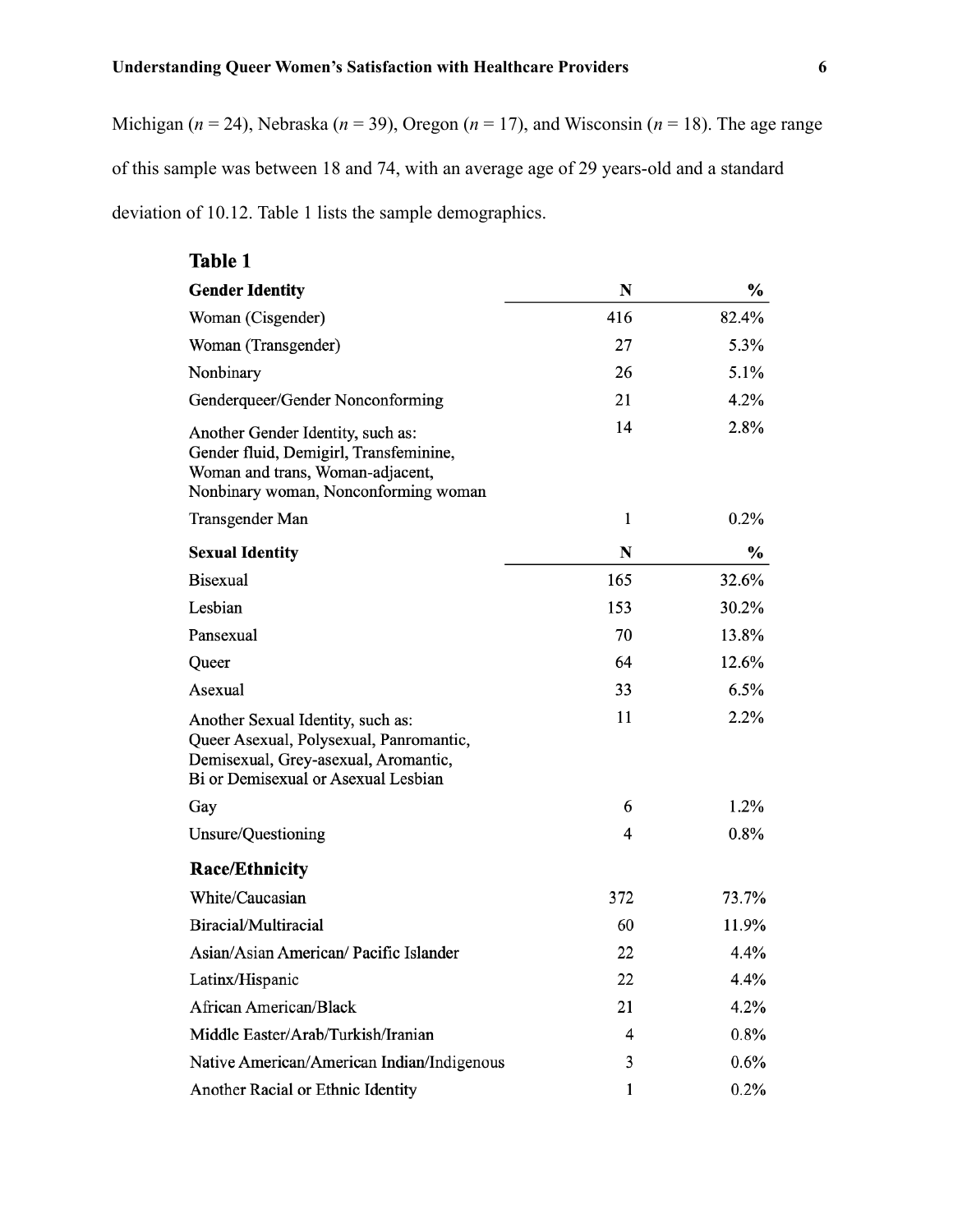| <b>Education</b>                |                |       |
|---------------------------------|----------------|-------|
| Some High School 20.4%          | $\overline{2}$ | 0.4%  |
| Highschool Graduate 21 4.2%     | 21             | 4.2%  |
| Some College 150 29.6%          | 150            | 29.7% |
| Associates Degree 26 5.1%       | 26             | 5.1%  |
| Bachelor's Degree 123 24.3%     | 123            | 24.4% |
| Some Postgraduate Work 67 13.2% | 67             | 13.3% |
| Postgraduate Degree 116 22.9%   | 116            | 23.0% |
|                                 |                |       |
| <b>State of Residence</b>       |                |       |
| California                      | 46             | 9.9%  |
| Illinois                        | 28             | 6.0%  |
| Indiana                         | 19             | 4.1%  |
| Maryland                        | 20             | 4.3%  |
| Michigan                        | 24             | 5.2%  |
| Nebraska                        | 39             | 8.4%  |
| Oregon                          | 17             | 3.6%  |
| Wisconsin                       | 18             | 3.9%  |
| Other                           | 255            | 54.7% |

# **Procedures**

Participants met four specific criteria: 1) identified as a woman, 2) identified as a sexual minority, 3) were over the age of majority in their specific state of residence, and 4) were living in one of the 50 U.S. states or District of Columbia. Cisgender, transgender, and gender diverse women were included in criteria 1, and lesbian, gay, bisexual, pansexual, queer, or asexual identifying individuals were included in criteria 2. For all states except Nebraska and Alabama (whose age of majority is 19) and Mississippi (whose age of majority is 21), participants 18 and older were included in criteria 3.

Participants were recruited through a variety of methods. All U.S. LGBTQ+ centers at colleges and universities, 194 LGBTQ+ community centers, and LGBTQ+ national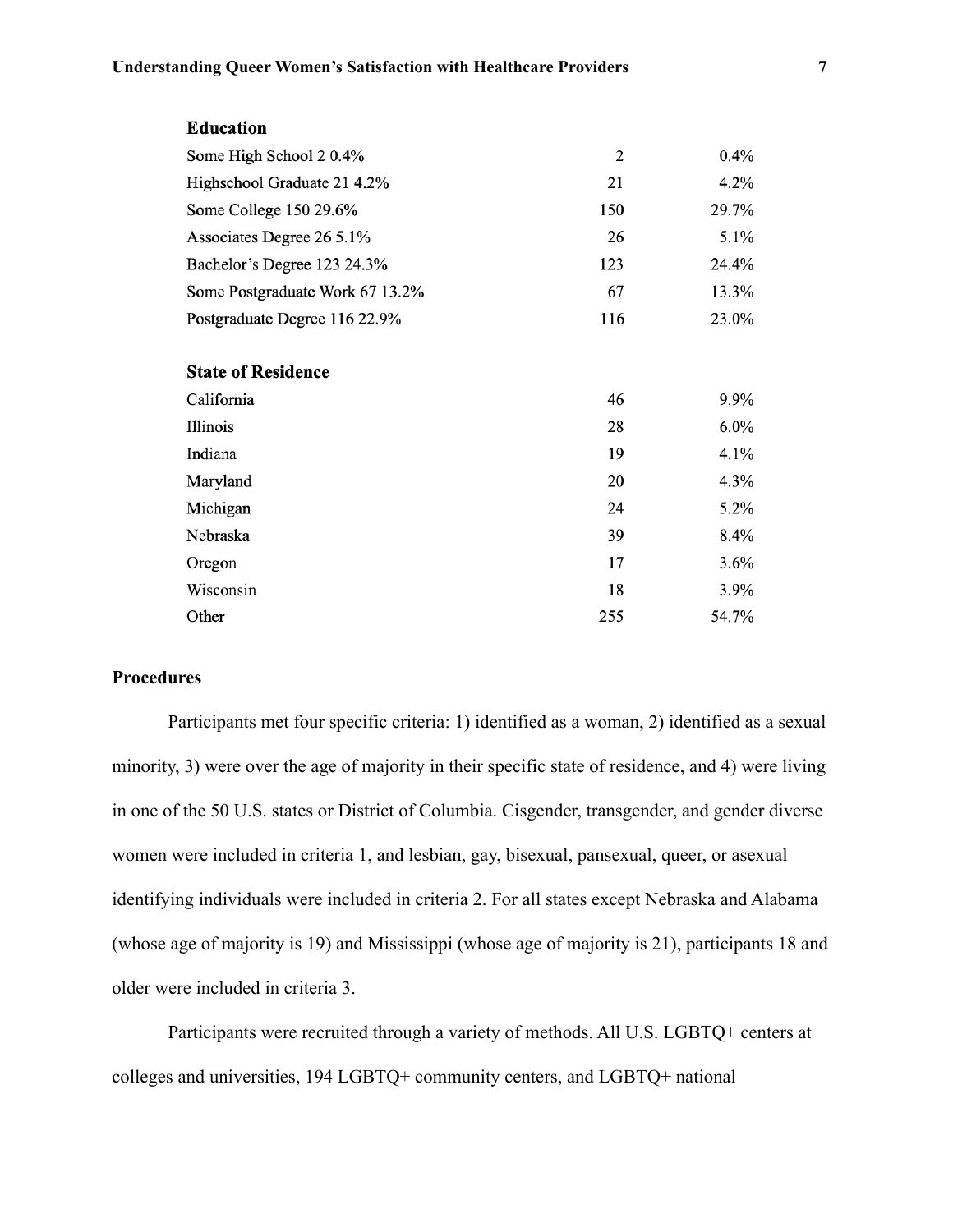organizations were contacted via email and asked to distribute the survey information as flyers to their members and in public spaces. LGBTQ+ community clubs were contacted via email through use of Gayellow Pages and recruitment information was made available on online forum-based websites whose subject matter primarily consisted of LGBTQ+ advocacy or research. Researchers encouraged friends and coworkers to spread recruitment information through word of mouth, social media, and other networks. Advertisements and flyers were posted in U.S. cities with a more prevalent LGBTQ+ population (New York City, Los Angeles, Chicago) as well as underrepresented states in the sample (New Hampshire, Alaska). A snowball sampling technique was also utilized to promote contacted sites, organizations, groups, and colleagues to share the recruitment information with people who may be interested.

The survey was accessible online through Qualtrics where participants self-verified their eligibility criteria through specific demographic questions. All participants gave informed consent prior to completing the survey and were made aware that no personal information was collected. Participants were given the opportunity to enter a raffle for one of twenty \$50 Amazon gift cards in a second survey following the completion of the initial data collection survey. Participants were given the opportunity to receive a report of the findings and again informed that no personal data would be collected for research purposes upon completion of either survey. Gift card winners were chosen at random with an online number generator and notified through their provided email.

A total of 799 people accessed the survey link, but a sample size of 506 remained after excluding participants who failed to complete the study, missed attention checks, did not answer enough questions, or provided nonsensical responses to open and closed-ended questions.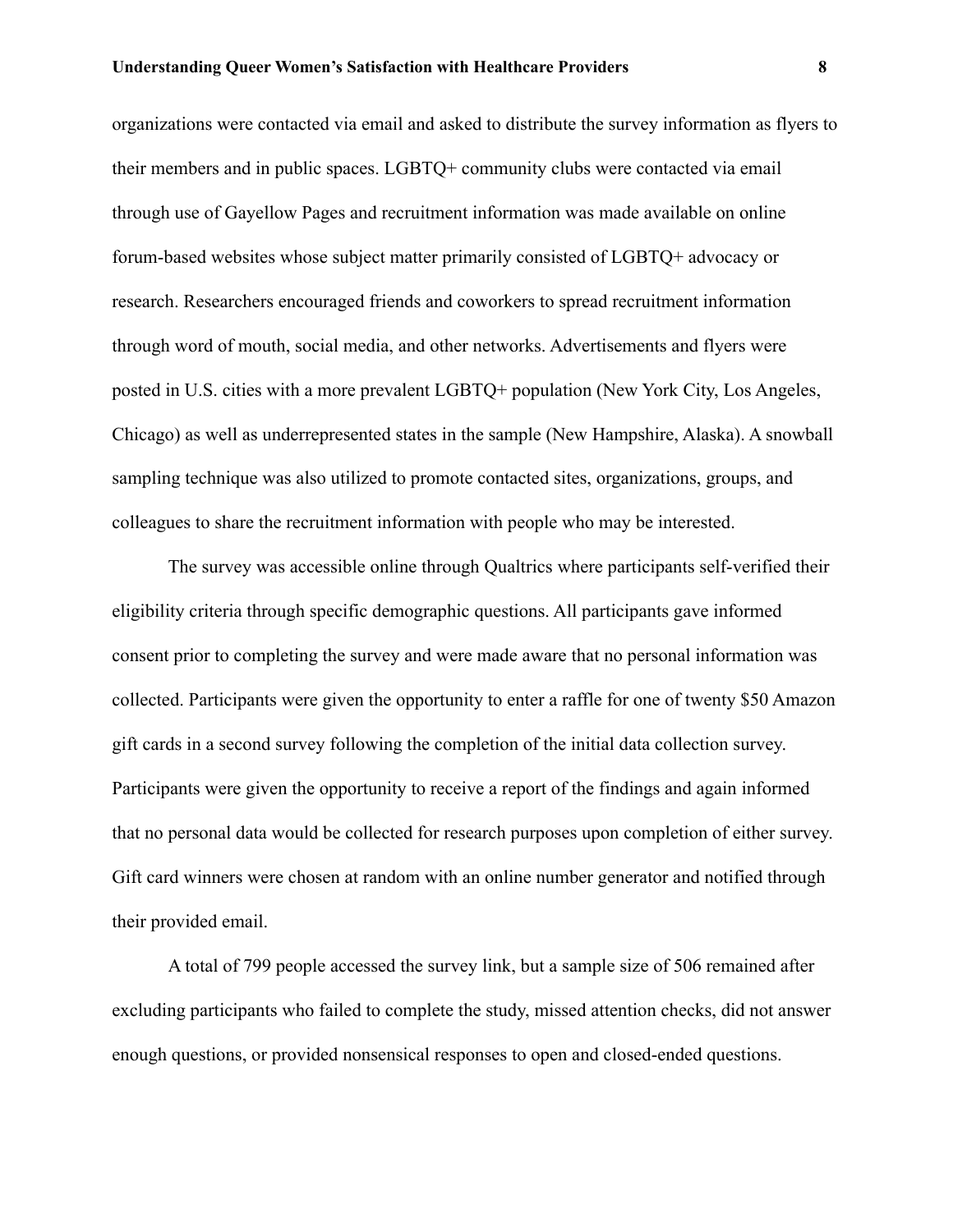Because some participants neglected to answer certain questions or some questions were automatically omitted due to inapplicability, some variable fields do not total to 506.

## **Measures**

# *Positive LGB identity*

The Lesbian, Gay, and Bisexual Positive Identity Measure (LGB-PIM) scale established by Riggle and colleagues (2014) identified five key elements in one's identity: self-awareness, authenticity, intimate relationships, belonging to the LGBT community, and commitment to social justice. This study specifically looks at authenticity in relation to a positive or negative identity. Authenticity is described as feeling content with and comfortable disclosing one's LGB identity. There are 24 items in this scale, such as "I feel I can be honest and share my LGB identity with others" and "I have a sense of inner peace about my LGB identity" (Riggle et al, 2014). This variable is quantified on a scale from 1 (*strongly disagree*) to 7 (*strongly agree*), and the 24 items are averaged, with scores with greater values indicating stronger feelings of LGB authenticity (alpha  $= 0.91$ ).

# *Perceptions of Provider Heterosexism and Homophobia*

Perceptions of heterosexism/homophobia were measured with a scale created in 2008 by Dana D. DeHart, where participants rank a series of five statements from 1 (*never*) to 5 (*always*). Example statements include, "My healthcare providers have assumed that I am heterosexual," and "If I come out to my healthcare providers, they won't treat my problems with as much care." Again, items were averaged, and a higher score illustrates more frequent perceptions of heterosexism and homophobia with providers (alpha  $= 0.73$ ).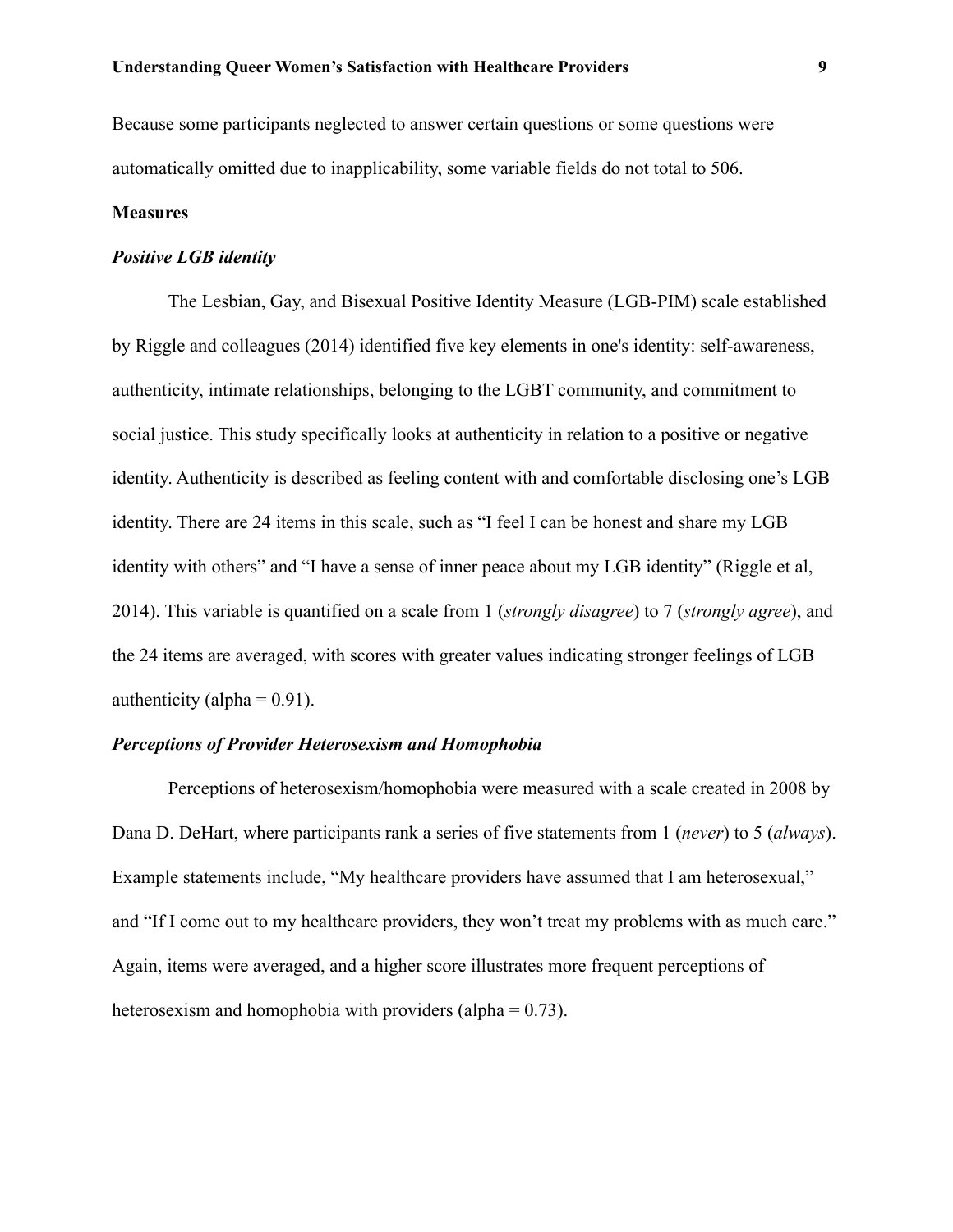# *Provider Communication*

PICS (Patient Perceived Involvement in Care Scale) was used to study the comfort level participants felt communicating with their provider (Lerman et al, 1999). Eight statements were evaluated by participants on a scale from 0 (*I could not do this*) to 5 (*very easy*), where higher scores indicated greater comfort communicating with healthcare providers. Statements used to gauge satisfaction include, "I could suggest a certain kind of medical treatment to a healthcare provider, if I wanted to," or "I could ask a healthcare provider to explain a treatment procedure to me in greater detail." These items were averaged to give an overall measure of participants' comfort communicating with their healthcare provider, with higher scores indicating more comfort communicating  $(alpha = 0.91)$ .

# *Provider Satisfaction*

Princess Margaret Hospital Patient Satisfaction with Doctor Questionnaire *(PMH/PSQ-MD)* scales were used to measure participants' satisfaction with their provider, information exchange, empathy, and quality of time (Loblaw et al, 1999). Participants were specifically questioned about preventative care experiences (e.g., STI testing, mammograms, pelvic exams) that occurred within the last 24 months. For information exchange, the extent to which participants agreed or disagreed with ten statements were measured on a scale from 1 (*strongly disagree*) to 5 (*strongly agree*). Examples of these statements include, "My provider explains the reasons why treatments are recommended for me," and "After talking with my provider, I have a good idea of what changes to expect in my health." The empathy subscale was evaluated on the same scale (from 1 to 5) using six statements (one positively-worded and five negatively-structured statements) specifically organized so that higher scores indicated greater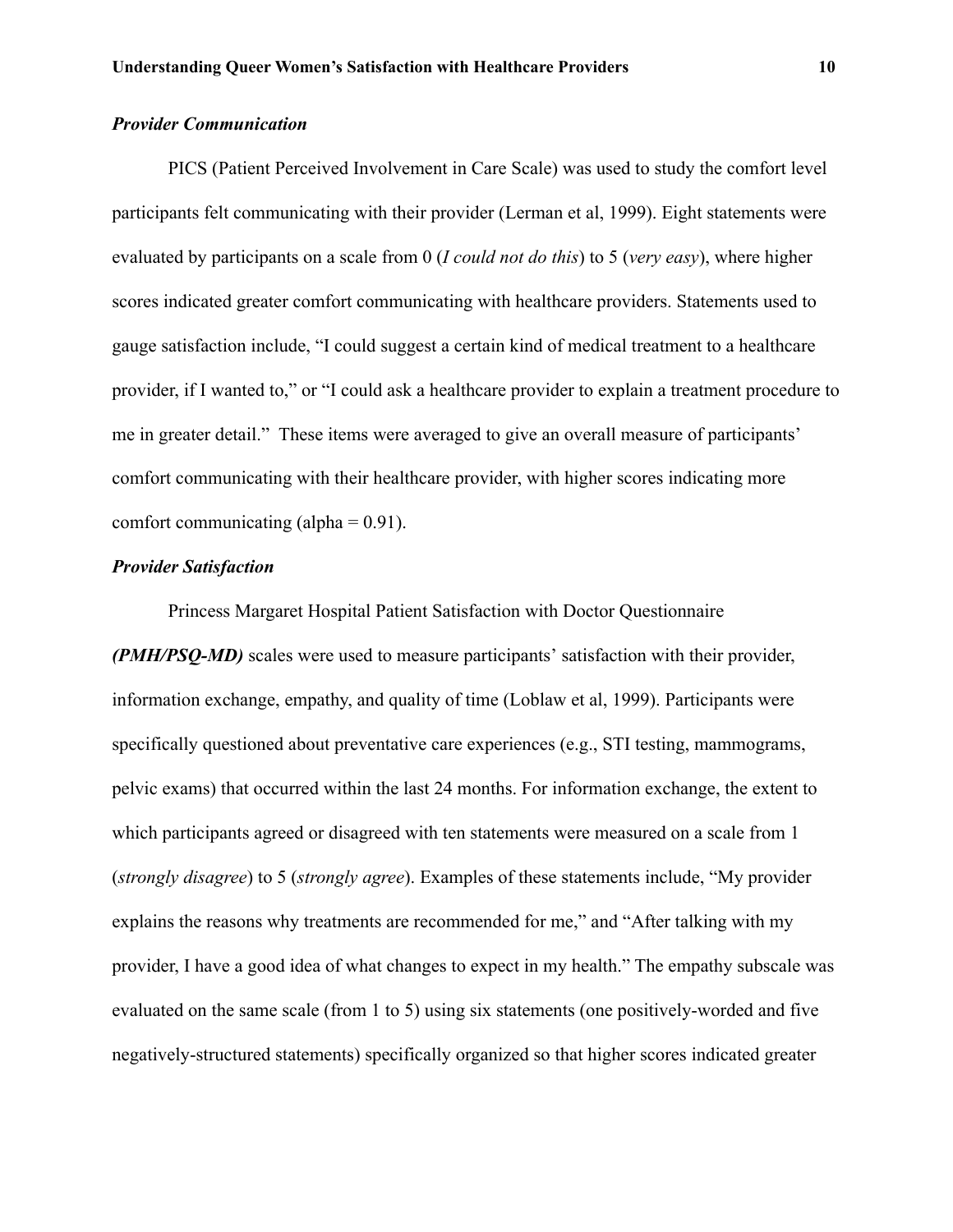satisfaction with provider empathy. Examples of these statements include, "My provider considers my individual needs when treating my condition," and "My provider should show more interest." Quality of time was also scaled from 1 to 5, where five negatively-structured statements (e.g., "There isn't enough time to tell my provider everything I want") were specifically scored so that greater satisfaction with time was indicated by higher scores. The values of these subscales were averaged to obtain an overall score of participant satisfaction with their healthcare providers (alpha  $= 0.95$ ).

## **Analysis Approach**

Hypotheses were tested using moderated mediation. In a moderated mediation model, the independent variable  $(X)$  is modeled to predict the dependent variable  $(Y)$  directly and indirectly through a mediator variable (M) and at varying levels of a moderator variable (W) (i.e., Model 14 in Hayes, 2018). The values of the moderator for conditional indirect effects are at the 16th, 50th, and 84th percentile. In this model, the independent variable is LGBTQ+ identity authenticity  $(X)$ , the dependent variable is satisfaction with provider  $(Y)$ , the mediator is communication with provider (M), and the moderator is perceptions of heterosexism and homophobia from a provider (W). The analysis was conducted using PROCESS version 3.3 for SPSS, which tested an ordinary least squares path analysis using 95% bias-corrected confidence interval based on 10,000 bootstrap samples to test conditional indirect effects (Hayes, 2018).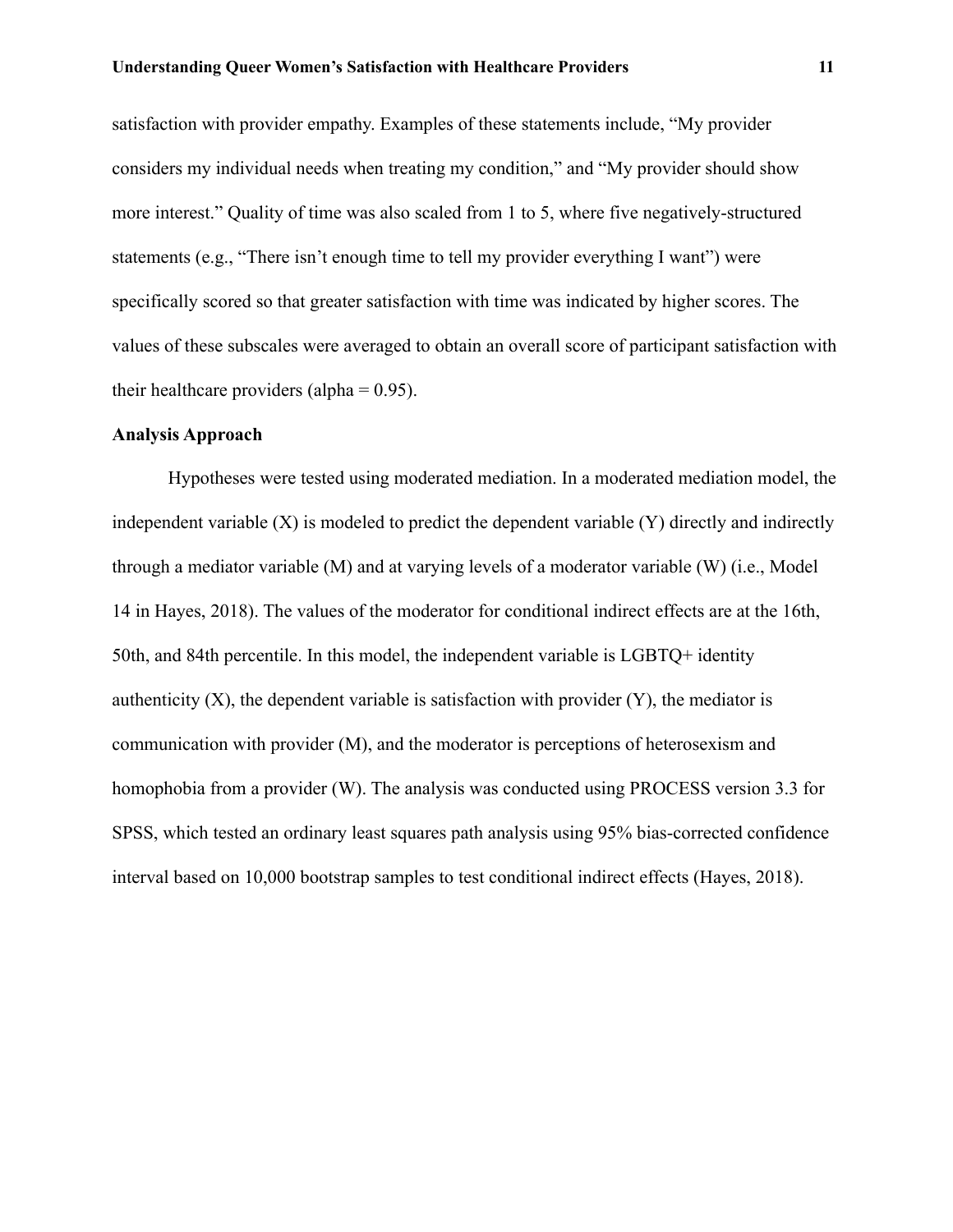## **Results**

# **Descriptive Findings**

### Table 2

| Means, Standard Deviations, and Correlations for Study Variables |  |
|------------------------------------------------------------------|--|
|------------------------------------------------------------------|--|

| Variables                          | Mean(SD)   | Range   |            |            |            | 4 |
|------------------------------------|------------|---------|------------|------------|------------|---|
| <b>LGBTQ Identity Authenticity</b> | 5.56(1.30) | 1-7     |            |            |            |   |
| Communication                      | 3.38(0.95) | $0 - 5$ | $0.24***$  | __         |            |   |
| Perceptions of Homophobia          | 2.58(0.80) | 1-5     | $-0.26***$ | $-0.41***$ | __         |   |
| Satisfaction with Provider         | 3.48(0.71) | 1-5     | $0.19***$  | $0.51***$  | $-0.45***$ |   |

Note.  $SD =$  standard deviation.

\*\*\*p < 0.001.

Table 2 includes the means, standard deviations, and correlations for study variables. In general, scores on the variables fell around the midpoint of each scale. Additionally, there were significant bivariate relationships between all the variables, and they were all in the expected directions. For instance, LGBTQ identity authenticity showed a positive significant correlation with comfort communicating with a provider and satisfaction with provider, and LGBTQ+ identity has a significant negative correlation with perceptions of provider homophobia. Communication showed a positive significant correlation with satisfaction with provider and a negative significant correlation with perceptions of provider homophobia. Perceptions of provider homophobia showed a negative significant correlation with satisfaction with provider.

## **Model Findings**

#### Table 3

**Model Coefficients** 

|                             |            |               |                                | Outcome Variable |       |                                |
|-----------------------------|------------|---------------|--------------------------------|------------------|-------|--------------------------------|
|                             |            |               | Communication (mediator)       |                  |       | Satisfaction with Provider     |
| Predictors                  | h          | SE            | 95% CI                         | h                | SЕ    | 95% CI                         |
| LGBTQ Identity Authenticity | $0.173***$ | 0.032         | [0.11, 0.23]                   | 0.013            | 0.021 | $[-0.029, 0.054]$              |
| Communication               |            |               |                                | $0.275**$        | 0.092 | [0.094, 0.457]                 |
| Perceptions of Homophobia   |            |               |                                | $-0.272*$        | 0.110 | $[-0.489, -0.056]$             |
| Comm X Perceptions          |            |               |                                | 0.008            | 0.031 | $[-0.053, 0.069]$              |
|                             |            | $R^2 = 0.057$ |                                |                  |       | $R^2 = 0.329$                  |
|                             |            |               | $F(1, 496) = 29.91, p < 0.000$ |                  |       | $F(4, 493) = 60.49$ , p < .000 |

Note.  $n = 498$ . CI = confidence interval. Comm X Perceptions = interaction between communication with provider and perceptions of provider homophobia \*p < 0.05. \*\*p < 0.01. \*\*\*p < 0.001.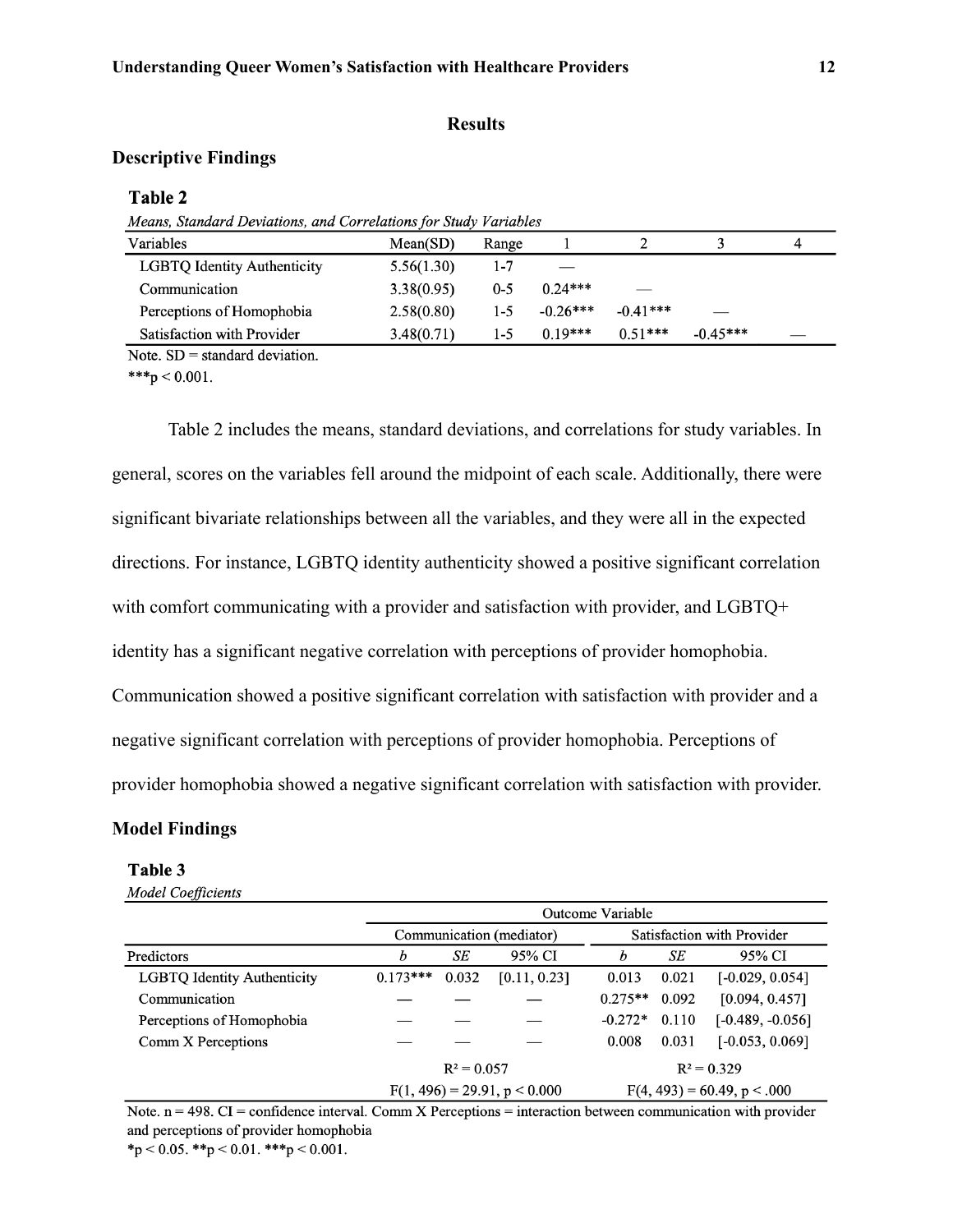| 1 able 4                                                             |        |       |                |  |  |
|----------------------------------------------------------------------|--------|-------|----------------|--|--|
| Conditional Indirect Effect of LGBTQ Identity at Values of Moderator |        |       |                |  |  |
| Perceptions of Homophobia                                            | effect | se    | 95% CI         |  |  |
| 1.8 (16th percentile)                                                | 0.050  | 0.012 | [0.029, 0.074] |  |  |
| 2.6 (50th percentile)                                                | 0.051  | 0.011 | [0.031, 0.074] |  |  |
| 3.4 (84th percentile)                                                | 0.052  | 0.012 | [0.030, 0.076] |  |  |



Indirect effect (16th) = 0.050,  $SE = 0.012$ , 95% CI [0.029, 0.074] Indirect effect  $(50th) = 0.051$ ,  $SE = 0.011$ , 95% CI [0.031, 0.074] Indirect effect (84th) = 0.052,  $SE = 0.012$ , 95% CI [0.030, 0.076]

Again, LGBTQ identity authenticity was entered as the independent variable (X), communication with provider was the mediating variable (M), perceptions of provider homophobia was the moderating variable (W), and satisfaction with provider was the dependent variable (Y). Results for this model are presented in Table 3, Table 4, and Figure 2. The full model was significant and explained approximately 33% of the variance in provider satisfaction (see Table 3). Looking at the paths between study variables, the relationship between LGBTQ identity and communication with provider  $(X \text{ to } M)$  was significant, with a more positive LGBTQ identity associated with more comfort communicating with a healthcare provider. As expected, there was also a significant relationship between communication with provider and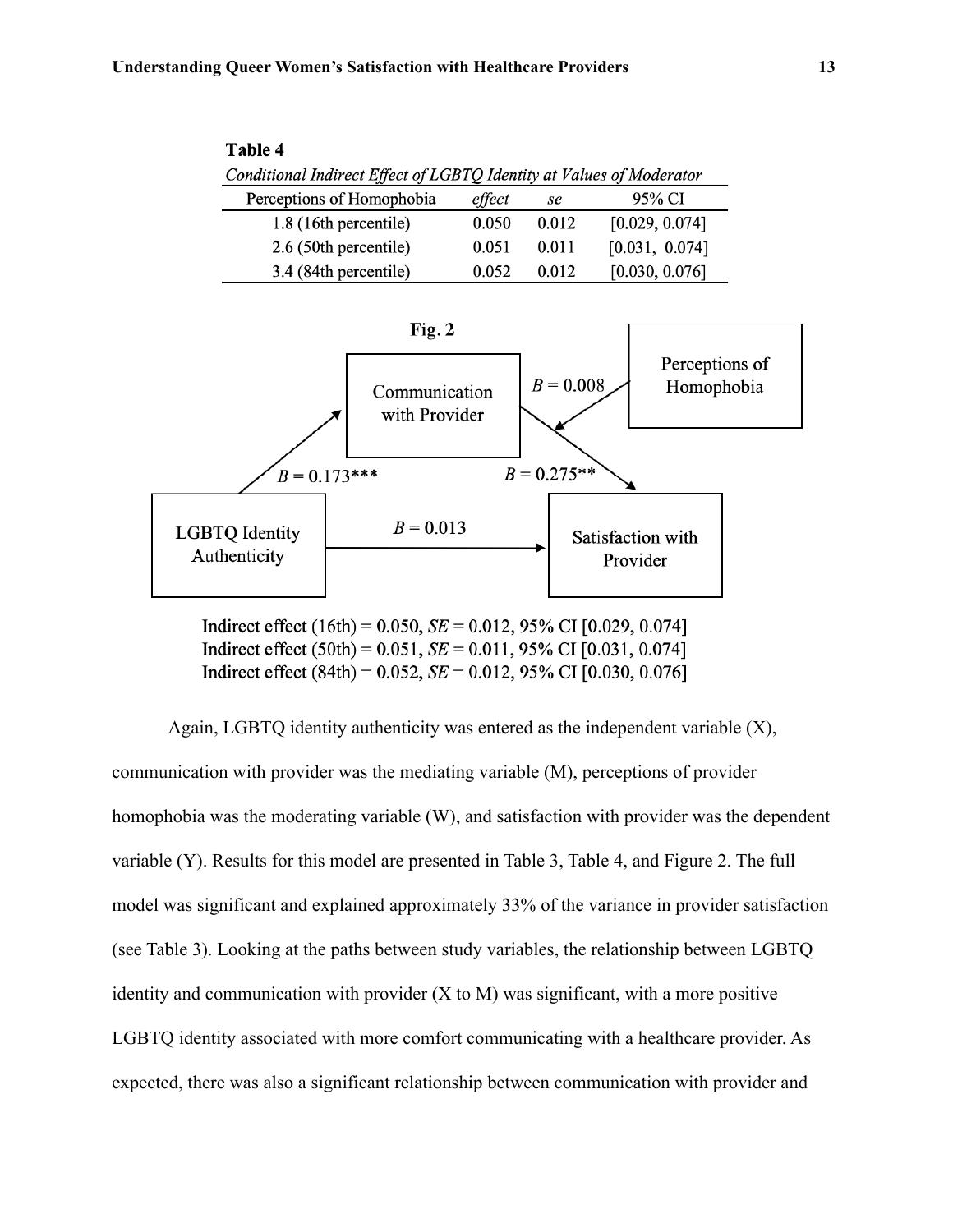satisfaction with provider (M to Y), with more comfort communicating with provider associated with greater satisfaction with a provider. However, there was no significant interaction between perceptions of provider homophobia and communication in predicting satisfaction with provider and there was no evidence of moderated mediation (effect  $= 0.001$ ; standard error  $= 0.006$ ;  $95\%CI = -0.010, 0.012$ . That said, there was evidence of mediation. As shown in Table 4, at all levels of the moderator (16th, 50th, and 84th percentiles), the indirect effect of LGBTQ identity on provider satisfaction through communication was positive and significant. This suggests that regardless of the extent of a participants' perception of homophobia, there was a significant indirect effect of X (LGBTQ identity authenticity) on Y (satisfaction with provider) through M (communication with provider). Thus, communication with a provider appeared to have a strong relationship to provider satisfaction.

# **Discussion**

In terms of LGBTQ+ identity authenticity, model findings found a significant relationship of a positive LGBTQ+ identity in facilitating communication with providers and indirectly promoting satisfaction with healthcare providers. While much research has focused on the barriers LGBTQ+ individuals face accessing healthcare, this study explored the benefits that a positive LGBTQ+ identity may have in healthcare: strengthening the patient-provider relationship through enabling communication and greater provider satisfaction. In other settings, researchers have similarly found that a positive LGBTQ+ identity can foster positive communication and wellbeing. For example, LGBTQ+ middle school students who reported coming out to classmates, family, teachers, and friends subsequently reported lower feelings of depression, greater self-esteem, and increased feelings of attachment to their school than their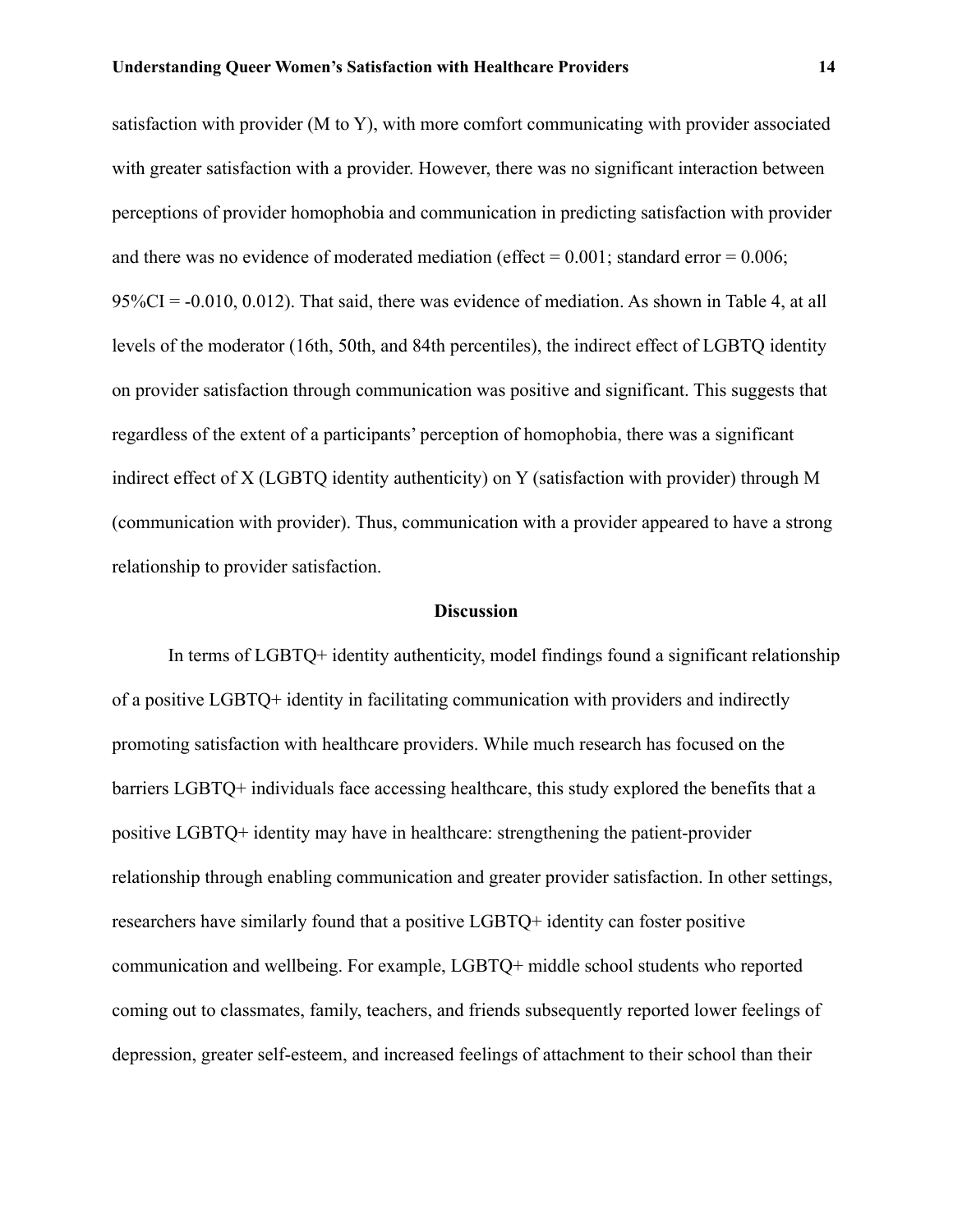counterparts who had not yet disclosed their sexual or gender identity (Kosciw et al, 2011). In another study, Legate et al (2012) found that members of sexual and gender minorities who expressed their identities in supportive situations reported reduced feelings of anger and depression and increased feelings of self-esteem (Legate et al, 2012). Our findings suggest that LGBTQ+ identity is not always an inhibitor of positive healthcare interactions, but can potentially be beneficial (e.g., in facilitating patient-provider communication).

It was expected that fear of heterosexism and homophobia from providers would affect the strength of the relationship between communication and satisfaction, however, model findings indicated that regardless of perceptions of heterosexism/homophobia, the relationship between communication and satisfaction with a healthcare provider was positive and significant. This finding further emphasizes the importance of open and consistent communication between providers and patients. As mentioned earlier, open communication between patients and healthcare professionals can have powerful positive effects on treatment effectiveness due to decreased pain relief and increased pain management, lessened anxiety, and boosted mutual trust (Rai et al, 2018). Because patients find their providers' recommendations and practice as holistic and successful, they followed successive provider directions in future appointments, with improved cognitive effects including greater recall and greater self-efficacy (Hart et al, 2007). Our findings also suggest that, regardless of queer women's concerns about heterosexism or homophobia from a provider, comfort communicating with a provider is associated with greater provider satisfaction. These findings further emphasize the extreme importance of communication within healthcare, even when accounting for participants' concerns of homophobia and heterosexism.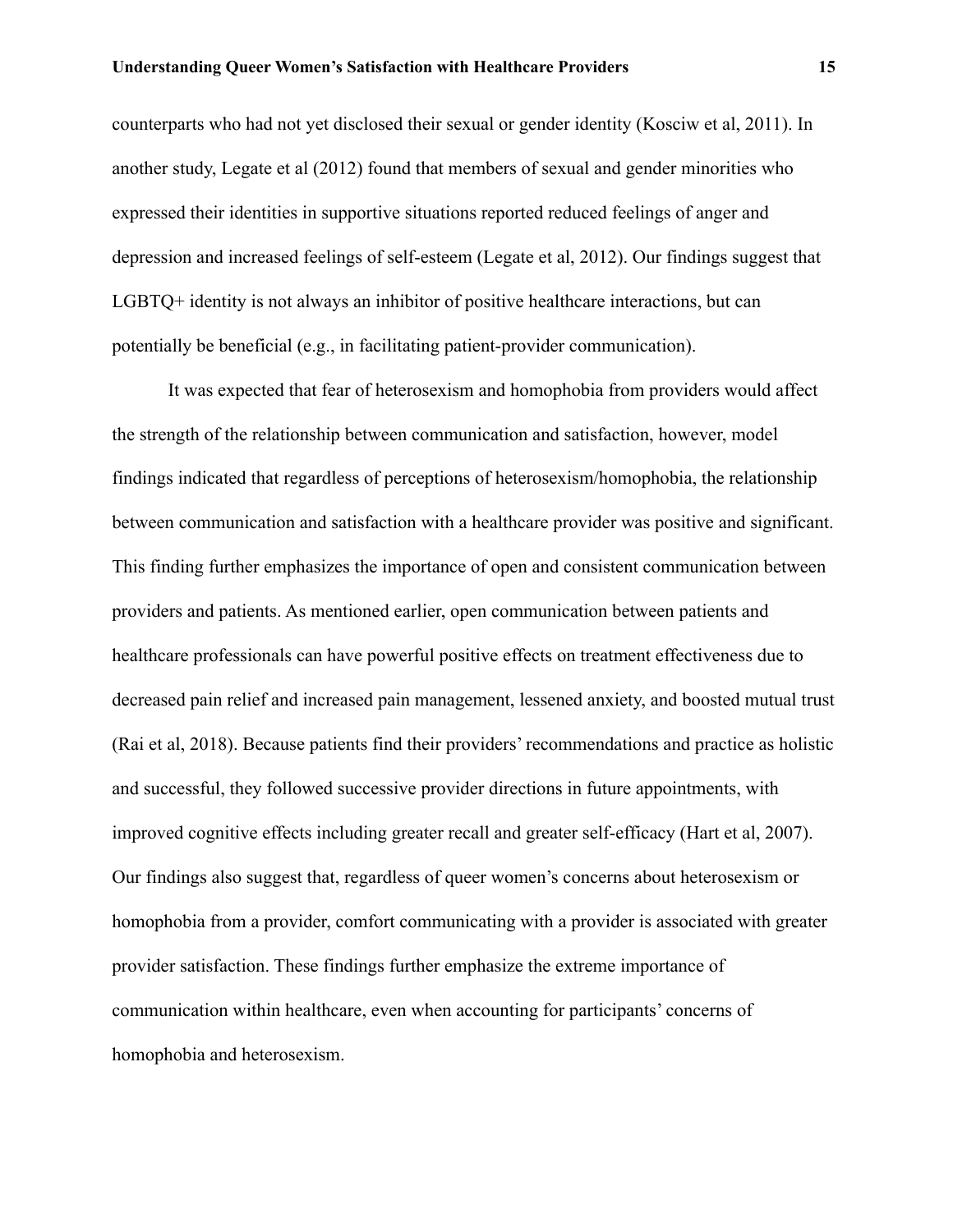While we found comfort communicating may outweigh fear of heterosexism when predicting provider satisfaction, it is important to note that fear of heterosexism and homophobia was still significantly correlated with lower satisfaction with physicians (e.g., in the direct association between fears and satisfaction). This finding corroborates findings from prior research, such as from Rossman et al (2017), which highlighted negative experiences of LGBTQ individuals in healthcare settings (e.g., rude and/or verbally abusive language, assuming a heterosexual identity) and queer patients subsequently reported feeling unwelcomed, unlikely to follow-up with healthcare, and more likely to report feelings of dislike toward their physician (Rossman et al, 2017). In another model with another sample, fear of heterosexism may hinder communication more so than in our sample (largely queer cisgender women), but our findings generally suggest that communication is a chief predictor of patient satisfaction and that positive LGBTQ+ identity is indirectly related to increased satisfaction via communication.

## **Practice and Policy Implications**

Using the results from this study and similar LGBTQ-centered research, providers, educators, researchers, and more, can learn to focus on positive—rather than just negative—effects of being a member of the queer community and work to reaffirm queer identities. Cahill and Makadon (2013) identified the first step that must be taken to recognize and eliminate health disparities queer patients face: acknowledge the existence of disparities and implement mechanisms to combat them. An important factor affecting the treatment efficacy in LGBTQ+ patients is nondisclosure to providers, often due to fear of heterosexism, leading to inadequate care (Cahill & Makadon, 2013). In addition, countless current providers lack training to appropriately treat, diagnose, and manage the needs unique to queer patients in a well-rounded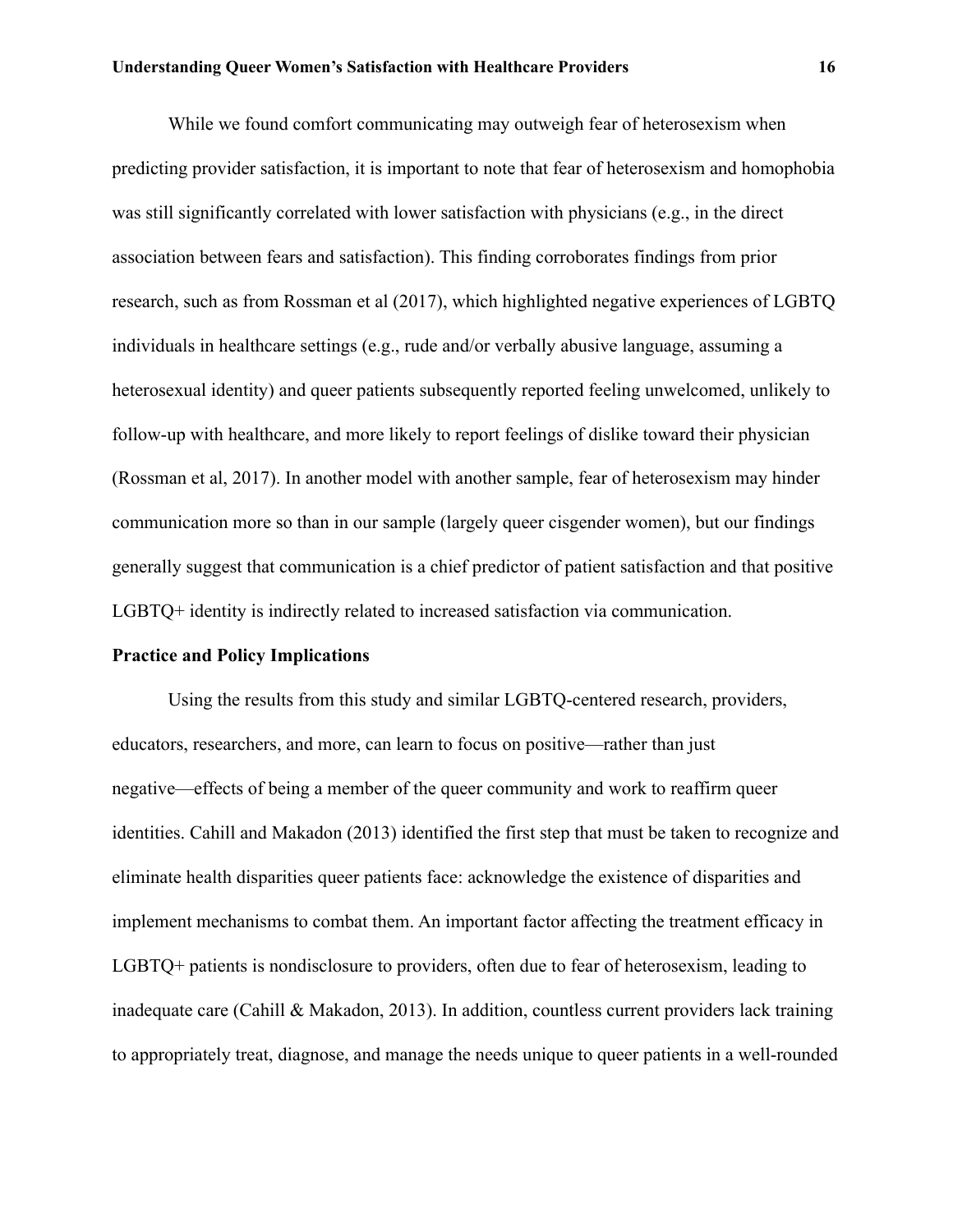manner. For example, a recent study conducted by White et al (2015) exposed medical students feeling unprepared and uncomfortable addressing queer patients. In both allopathic and osteopathic medical schools, students felt that their education did not adequately cover caring for LGBTQ individuals, with 67.2% equating their queer-curriculum as "fair" or lesser (White et al., 2015).

It makes sense that this community faces disparities in healthcare when educational institutions are not preparing physicians to care for stigmatized groups and likely maintains—if not intensifies—the increased incidence of short-term and chronic infections and diseases in minority groups (White et al, 2015). With improved and thorough education and training for current and upcoming healthcare professionals, queer patients could reap the positive effects and feel reaffirmed in their identity by providers who can effectively communicate and care for their specific needs and act to eradicate current disparities in healthcare settings.

This also applies to members of the LGBTQ+ community. In terms of strengthening the patient-provider relationship, enhanced communication from the patient is a necessity, and assuming that our model holds true, positive queer identities correlate with this enhanced information exchange. To expand on the communication skills on the patient's end, training and advocacy programs for use in healthcare settings could potentially be beneficial for members of the queer community. Combining better education and communication practices for both patients and physicians, the strength of the patient-provider bond could flourish, with increased patient satisfaction and treatment efficacy following.

Fostering a positive LGBTQ identity does not start in healthcare alone but can be institutionalized to promote a sense of authenticity for queer individuals. Kosciw et al (2014),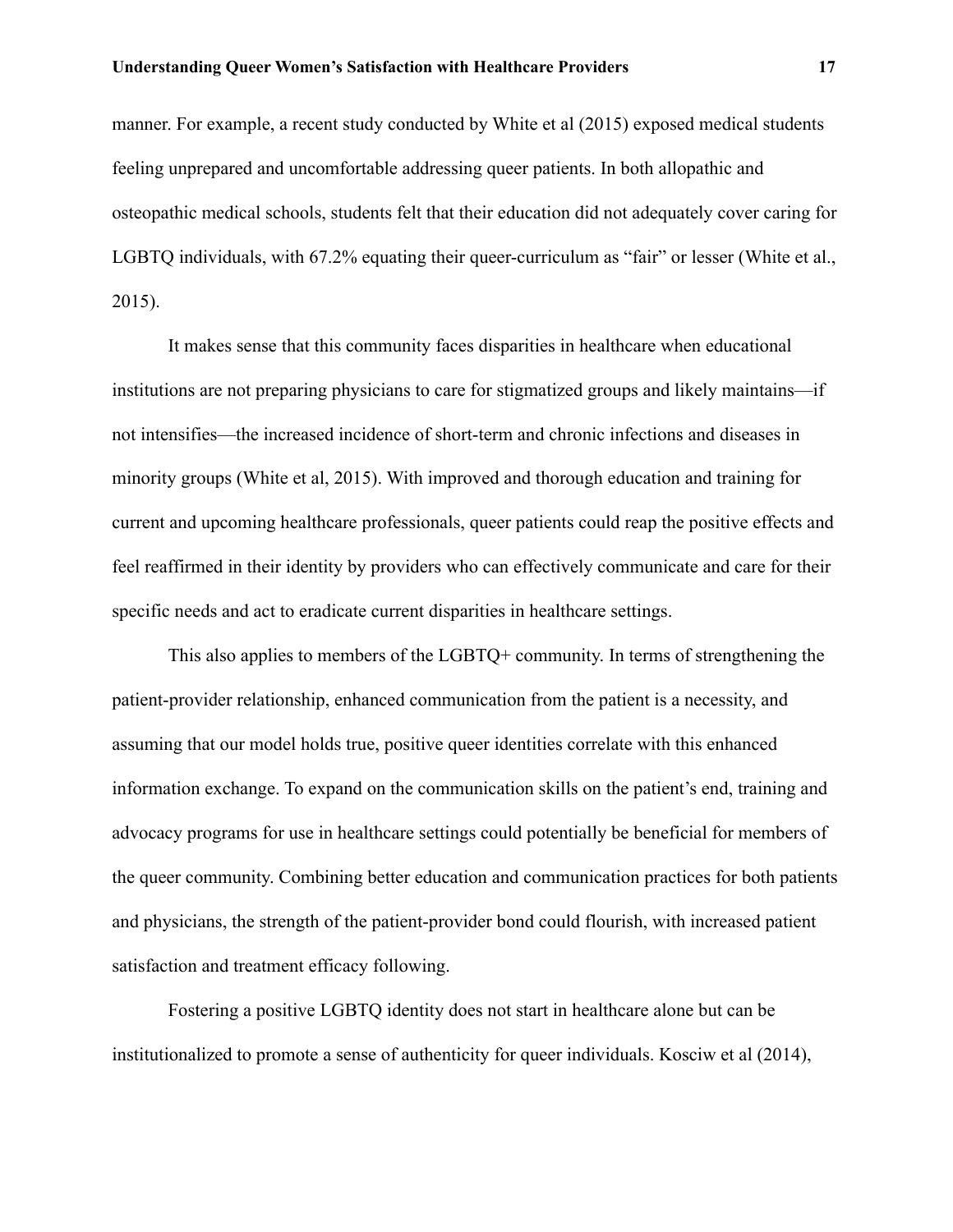studied this effect in middle schools, where students who came out to their peers and teachers reported better psychological health, especially in regard to their improved self-esteem and reduced depressive feelings. These positive responses were amplified when queer youth voluntarily disclosed their identity and were subsequently supported by their family, friends, and teachers (Kosciw et al, 2014). When perceived support was high, queer students reported reduced feelings of anger and depression upon disclosure compared to their counterparts. However, this relationship was not similar in young adults who disclosed in unsupportive environments, where benefits of disclosing did not necessarily outweigh the drawbacks (Legate et al, 2012). Promoting autonomous disclosure and providing support networks for queer individuals at a young age can potentially benefit the queer community by reaffirming their identity and promoting authenticity. In doing so, a more positive identity may promote more comfort communicating in healthcare, enhancing provider satisfaction, and boosting treatment effectiveness and health outcomes.

## **Limitations and Future Directions**

There are limitations to this research that must be disclosed. All data collected and analyzed was completed using correlational effects, not causational effects. Significant associations and indirect effects were identified, but no variables were determined to cause a change in subsequent variables. A causational relationship would have to be pursued in future research which could establish direct effects between variables.

A strength of the study was the large sample of queer women; however, findings may not reflect experiences of other groups within the LGBTQ+ community. For example, our findings may not represent the experiences of queer men. In addition, while our sample included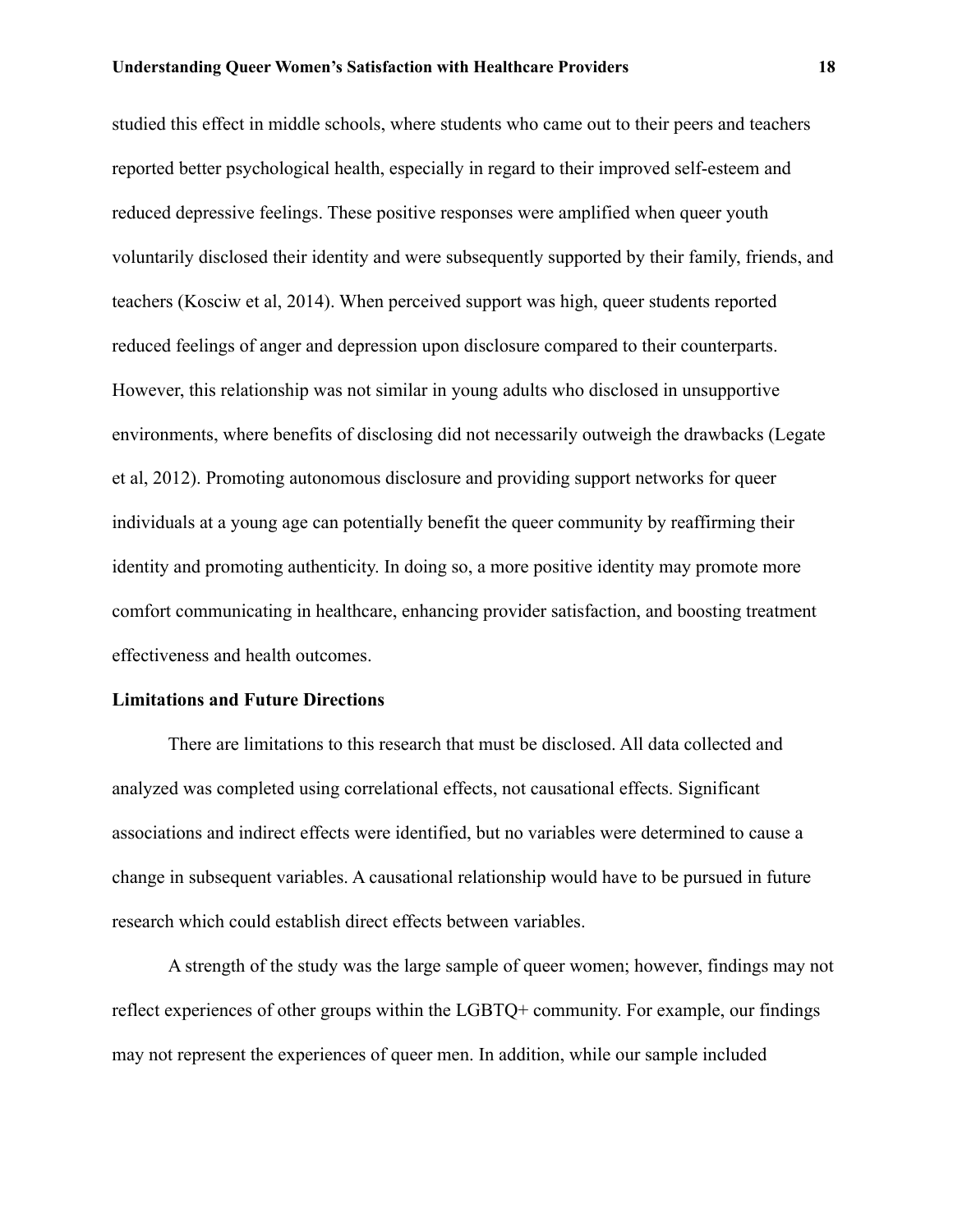transgender and gender diverse participants, there were not enough participants to explicitly analyze their specific experiences (e.g., how they may differ from cisgender queer women). Similarly, this research did not specifically identify differences in provider communication between sexual and gender minority groups (e.g., how a provider communicates with a bisexual woman partnered with a man compared to a bisexual woman partnered with a woman). Future research should pursue the effects of participants underrepresented in this sample, including transgender and gender diverse individuals, and provider communication variation between different sexual and gender minority groups. Future research could also consider how positive identity plays a role in similar and/or different ways across various sexual identities.

When analyzing the relationship between communication and satisfaction with healthcare providers, it is important to identify that this research was collecting information from participants in terms of providers in general, not one provider in particular. Because there was not a direct one-to-one relationship with a specific provider, participants had the freedom to submit responses regarding all providers with whom they may have interacted. Therefore, it could be beneficial for future research to examine participants' experiences with a specific provider, such as a primary care physician or gynecologist, to understand explicit mechanisms that benefit or harm the patient-provider relationship. Additionally, future research could collect a sample of individuals to report on behalf of one provider at a single clinic to again identify specific practices that may promote treatment outcomes and/or patient satisfaction.

## **Conclusion**

While research has shown that being a member of the LGBTQ+ community can negatively impact patients' communication and satisfaction with providers, our findings suggest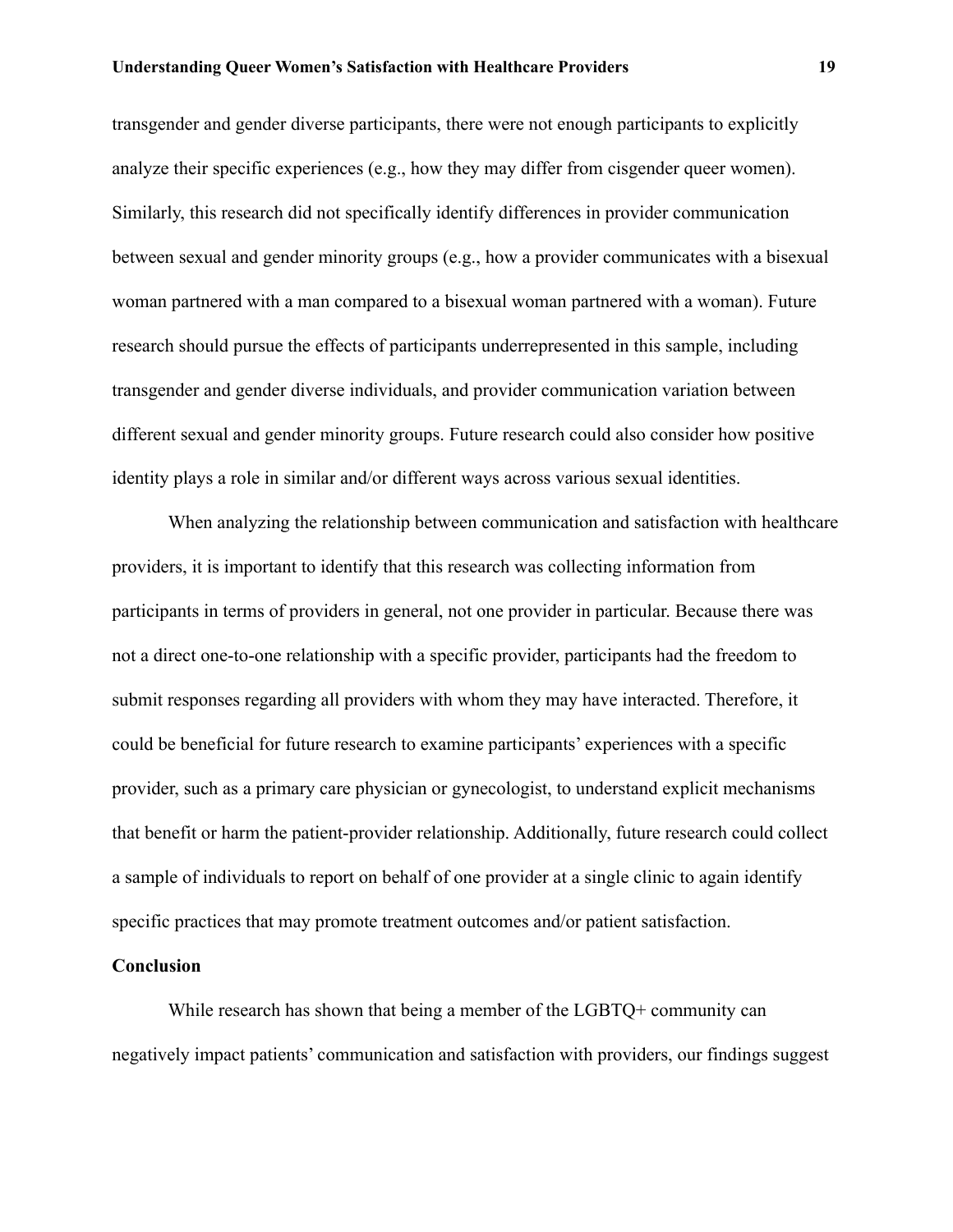how LGBTQ+ identity can be helpful as well. We found that having a greater sense of LGBTQ+ authenticity was associated with greater comfort communicating with healthcare providers, and, indirectly, greater provider satisfaction. Additionally, the relationship between comfort communicating and provider satisfaction was so strongly significant in our sample that evidence of moderated mediation was not identified at any level of fear of heterosexism and homophobia from a provider. Using information from this study, potential benefits could arise from implementing institutional efforts to reduce stigma and embrace queer identities.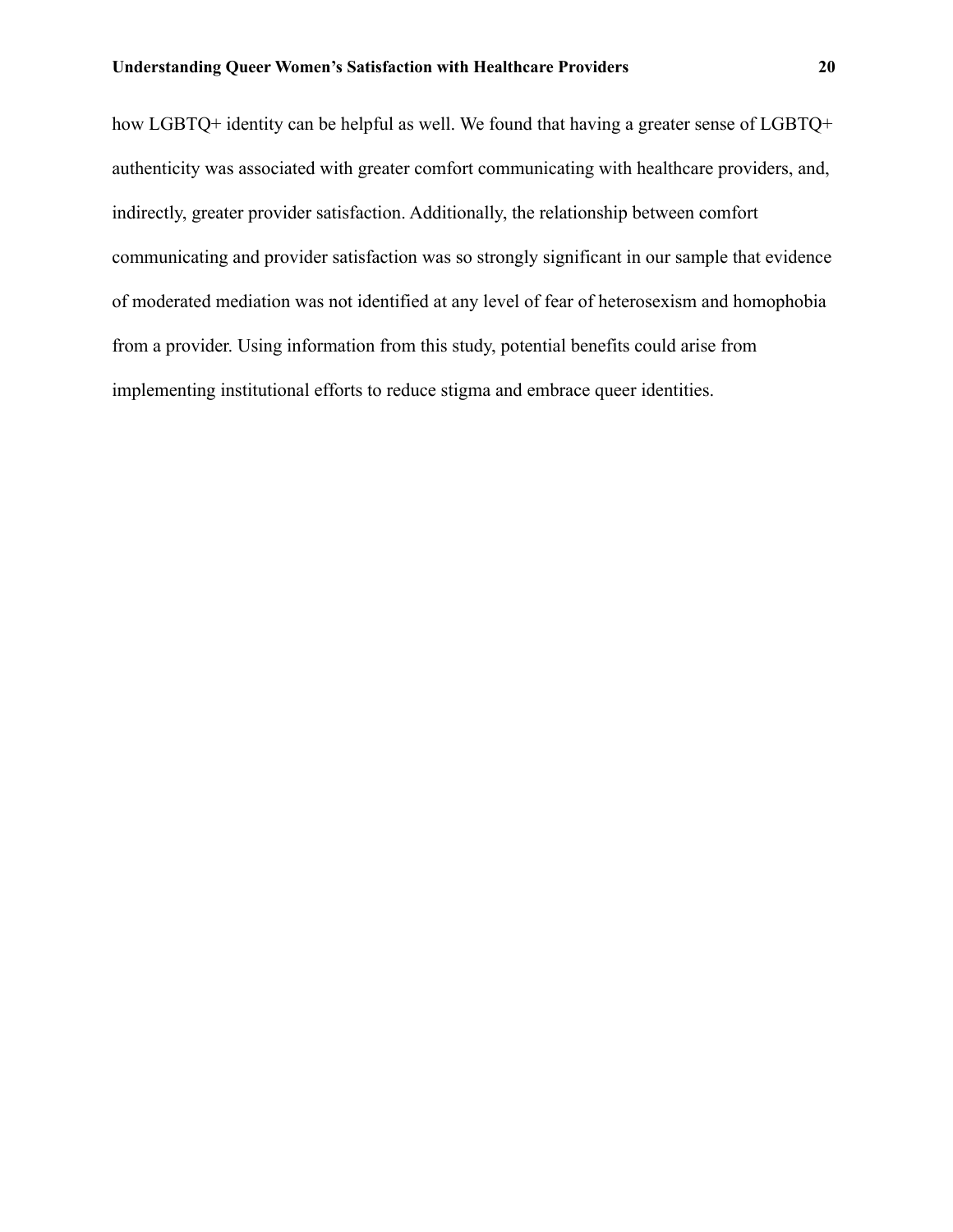## **References**

- Cahill, S., & Makadon, H. (2014). Sexual Orientation and Gender Identity Data Collection in Clinical Settings and in Electronic Health Records: A Key to Ending LGBT Health Disparities. *LGBT health*, *1*(1), 34–41. https://doi.org/10.1089/lgbt.2013.0001
- Dahl, B., Fylkesnes, A. M., Sørlie, V., & Malterud, K. (2013). Lesbian women's experiences with healthcare providers in the birthing context: a meta-ethnography. *Midwifery*, *29*(6), 674–681. https://doi.org/10.1016/j.midw.2012.06.008
- Goins, E. S., & Pye, D. (2013). Check the box that best describes you: reflexively managing theory and praxis in LGBTQ health communication research. *Health communication*, *28*(4), 397–407. https://doi.org/10.1080/10410236.2012.690505
- Hart, C. N., Kelleher, K. J., Drotar, D., & Scholle, S. H. (2007). Parent-provider communication and parental satisfaction with care of children with psychosocial problems. *Patient education and counseling*, *68*(2), 179–185. https://doi.org/10.1016/j.pec.2007.06.003
- Hirsh, A. T., Atchison, J. W., Berger, J. J., Waxenberg, L. B., Lafayette-Lucey, A., Bulcourf, B. B., & Robinson, M. E. (2005). Patient satisfaction with treatment for chronic pain: predictors and relationship to compliance. *The Clinical journal of pain*, *21*(4), 302–310. https://doi.org/10.1097/01.ajp.0000113057.92184.90
- Kosciw, F., Greytak, E., Bartkiewicz, M., Boesen, M., & Palmer, N. (2012). The 2011 National School Climate Survey: The Experiences of Lesbian, Gay, Bisexual and Transgender Youth in Our Nation's Schools.
- Kosciw, J. G., Palmer, N. A., & Kull, R. M. (2015). Reflecting resiliency: openness about sexual orientation and/or gender identity and its relationship to well-being and educational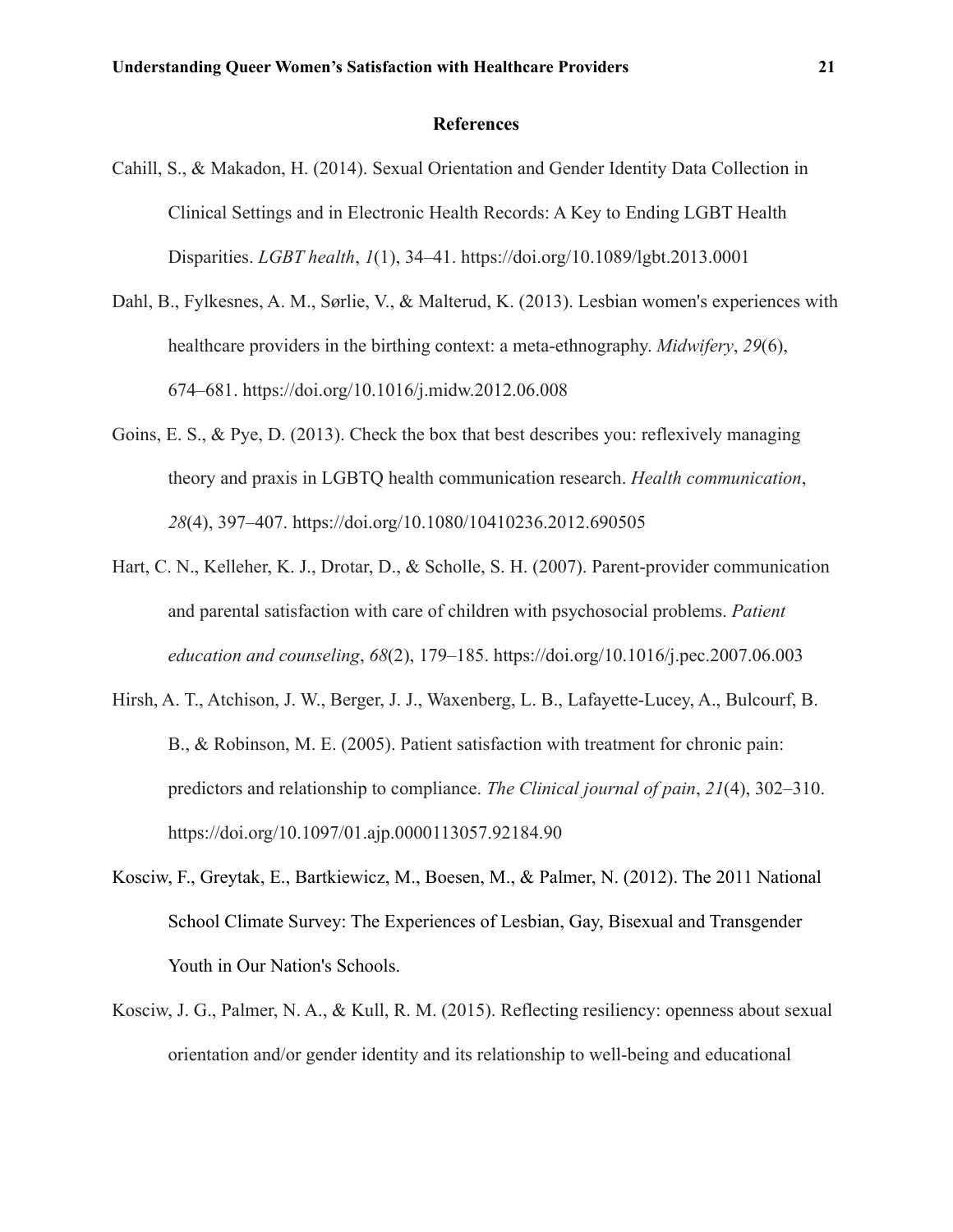outcomes for LGBT students. *American journal of community psychology*, *55*(1-2), 167–178. https://doi.org/10.1007/s10464-014-9642-6

- Legate, N., Ryan, R. M., & Weinstein, N. (2012). Is Coming Out Always a "Good Thing"? Exploring the Relations of Autonomy Support, Outness, and Wellness for Lesbian, Gay, and Bisexual Individuals. Social Psychological and Personality Science, 3(2), 145–152. https://doi.org/10.1177/1948550611411929
- Loblaw, D. A., Bezjak, A., & Bunston, T. (1999). Development and testing of a visit-specific patient satisfaction questionnaire: The princess margaret hospital satisfaction with doctor questionnaire. Journal of Clinical Oncology, 17(6), 1931-1938.
- Malik, S., Master, Z., Parker, W., DeCoster, B. & Campo-Engelstein, L. (2019). In Our Own Words: A Qualitative Exploration of Complex Patient-Provider Interactions in an LGBTQ Population. *Canadian Journal of Bioethics / Revue canadienne de bioéthique*, *2*(2), 83–93. https://doi.org/10.7202/1062305ar
- Rai, A., Han, X., Zheng, Z., Yabroff, K. R., & Jemal, A. (2018). Determinants and Outcomes of Satisfaction With Healthcare Provider Communication Among Cancer Survivors. *Journal of the National Comprehensive Cancer Network : JNCCN*, *16*(8), 975–984. https://doi.org/10.6004/jnccn.2018.7034
- Riggle, Ellen & Mohr, Jonathan & Rostosky, Sharon & Fingerhut, Adam & Balsam, Kimberly. (2014). A multifactor Lesbian, Gay, and Bisexual Positive Identity Measure (LGB-PIM).. Psychology of Sexual Orientation and Gender Diversity. 1. 398-411. 10.1037/sgd0000057.